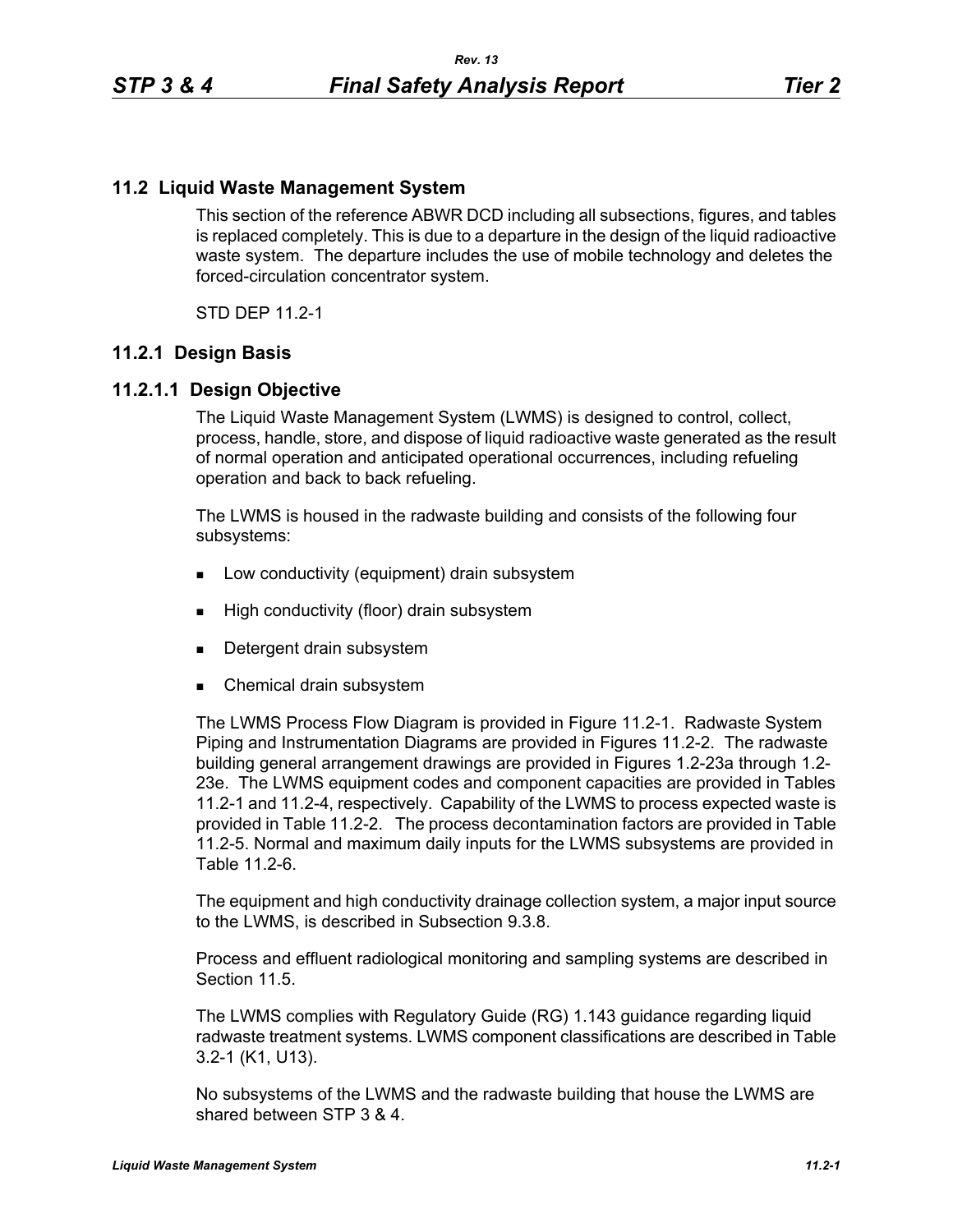# **11.2.1.2 Design Criteria**

The criteria considered in the design of this system include (1) minimization of solid waste shipped for burial, (2) reduction in personnel exposure, (3) minimization of offsite releases, and (4) maximizing the quality of water returned to the primary system. 'Minimization' is based on good engineering practice, and/or cost benefit analysis to keep waste generation and dose as low as reasonably achievable.

The design criteria for the LWMS are:

- The LWMS is designed so that no potentially radioactive liquids can be discharged to the environment unless they have been sampled and verified to be within the limits for discharge. Off-site radiation exposures on an annual average basis are within the limits of 10 CFR 20 and 10 CFR 50 Appendix I.
- The LWMS is designed to meet the requirements of General Design Criteria (GDC) 60 and 61 and the guidance of RG 1.143. RG 1.143 provides design guidance in regard to natural phenomena hazards, internal and external man-induced hazards, and quality group classification and quality assurance provisions for radioactive waste management systems; structures and components. Further, it describes provisions for mitigating Design Basis Accidents (DBA) and controlling releases of liquids containing radioactive materials, e.g., spills or tank overflows, from all plant systems outside reactor containment (see Table 11.2-1 Equipment Codes for Radwaste Equipment from RG 1.143).
- The LWMS is designed to keep the exposure to plant personnel "As Low As Reasonably Achievable" (ALARA) during normal operation and plant maintenance, in accordance with RG 8.8.
- All atmospheric liquid radwaste tanks are provided with an overflow connection at least the size of the largest inlet connection. The overflow is connected below the tank vent and above the high-level alarm instrument location. Each collection tank room is designed to contain the maximum liquid inventory in the event that the tank ruptures as described in Subsection 11.2.2.5. The radwaste building walls are sealed and coated. Tank cubicle liners are utilized to prevent accidental releases to the environment.
- The system is designed to control releases of radioactive materials within the numerical design objectives of Appendix I to 10 CFR 50.
- The system is designed to provide sufficient capacity, redundancy, and flexibility to meet the concentration limits of 10 CFR 20 during periods of equipment downtime and during operation at design basis fuel leakage (see Table 11.2-2 for capability of the four subsystems to process maximum inputs).

Compliance with numerical guidelines in Appendix I to 10 CFR 50 for offsite radiation doses as a result of liquid effluents during normal plant operations, including anticipated operational occurrences, is provided in Subsection 12.2.2.2. To demonstrate compliance with Section II, paragraph D of Appendix I, a cost-benefit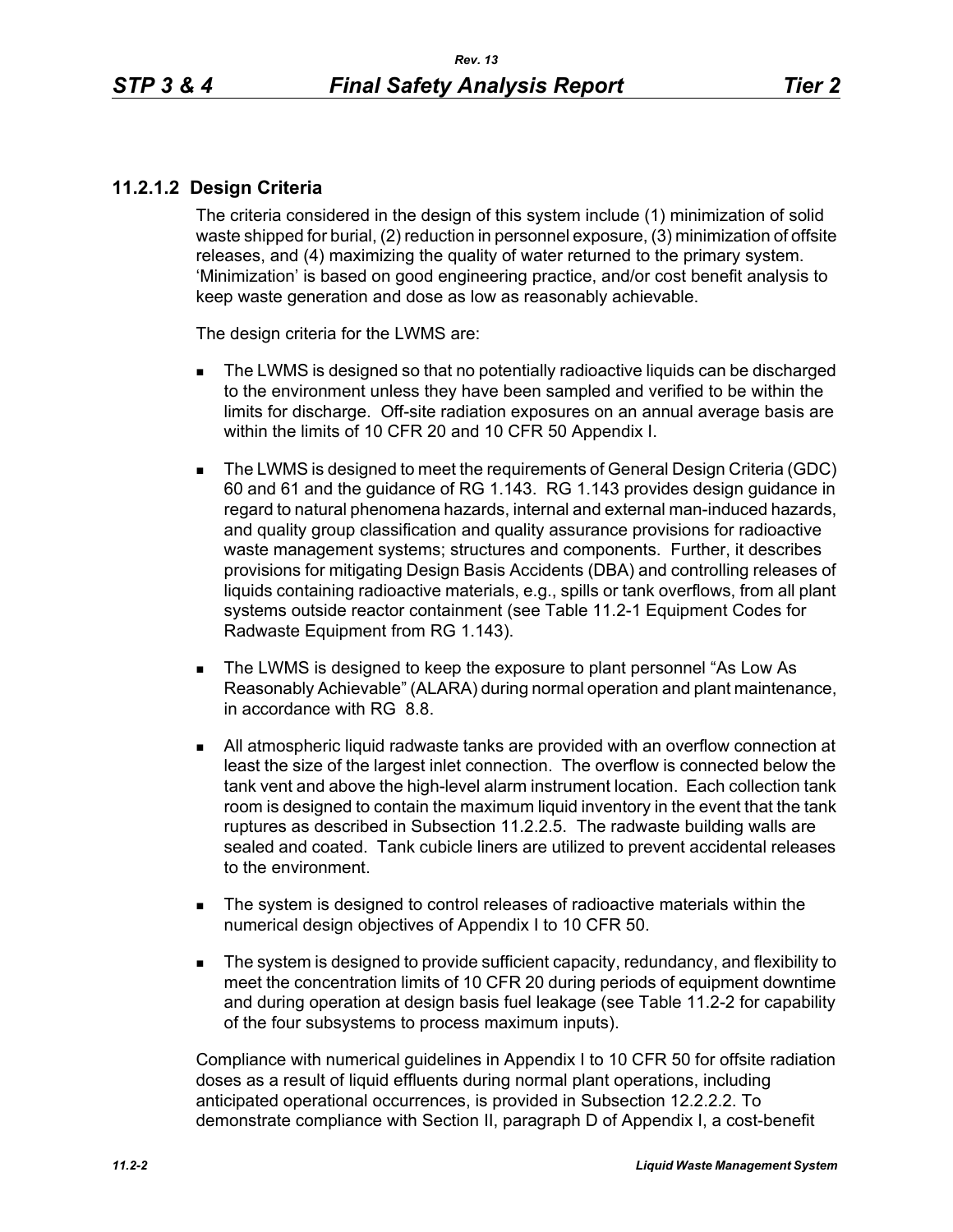analysis was performed in accordance with the guidance of Regulatory Guide 1.110. The analysis postulated the addition of three (3) augments to the LWMS of reasonably demonstrated technologies. These augments were:

- **the addition of one low capacity evaporator to the liquid discharge stream, or**
- **the addition of the lowest capacity demineralizer to the liquid discharge** stream, or
- the addition of one 10,000 gallon holdup tank to the liquid discharge stream(least cost option).

Regulatory Guide 1.110 cost data used to evaluate the three augments to the LWMS are summarized in the Table 11.2-7.

The total annual costs associated with implementing the three augments to the LWMS and the corresponding benefit-cost ratio are determined using the methodology prescribed in Regulatory Guide 1.110, the cost data provided in Table 11.2-7, and the collective 50 mile total body dose (due to liquid releases) that is presented in Table 5.4-9 of the STP 3 & 4 Environmental Report. The collective 50 mile total body dose is conservatively considered to be the total dose saved as a result of implementing each augment to the LWMS. The total annual cost of each augment to the LWMS and the associated benefit cost ratio are summarized in Table 11.2-8. These results demonstrate that the total annual cost associated with each augment to the LWMS, including the least cost option is substantially larger than the benefit derived from each augment. The cost-benefit numerical analysis, required by 10 CFR 50 Appendix I Section II Paragraph D, demonstrates that the addition of items to the LWMS of reasonably demonstrated technology will not provide a favorable cost benefit. Therefore, the STP 3 & 4 prescribed LWMS meets the numerical guides for dose design objectives.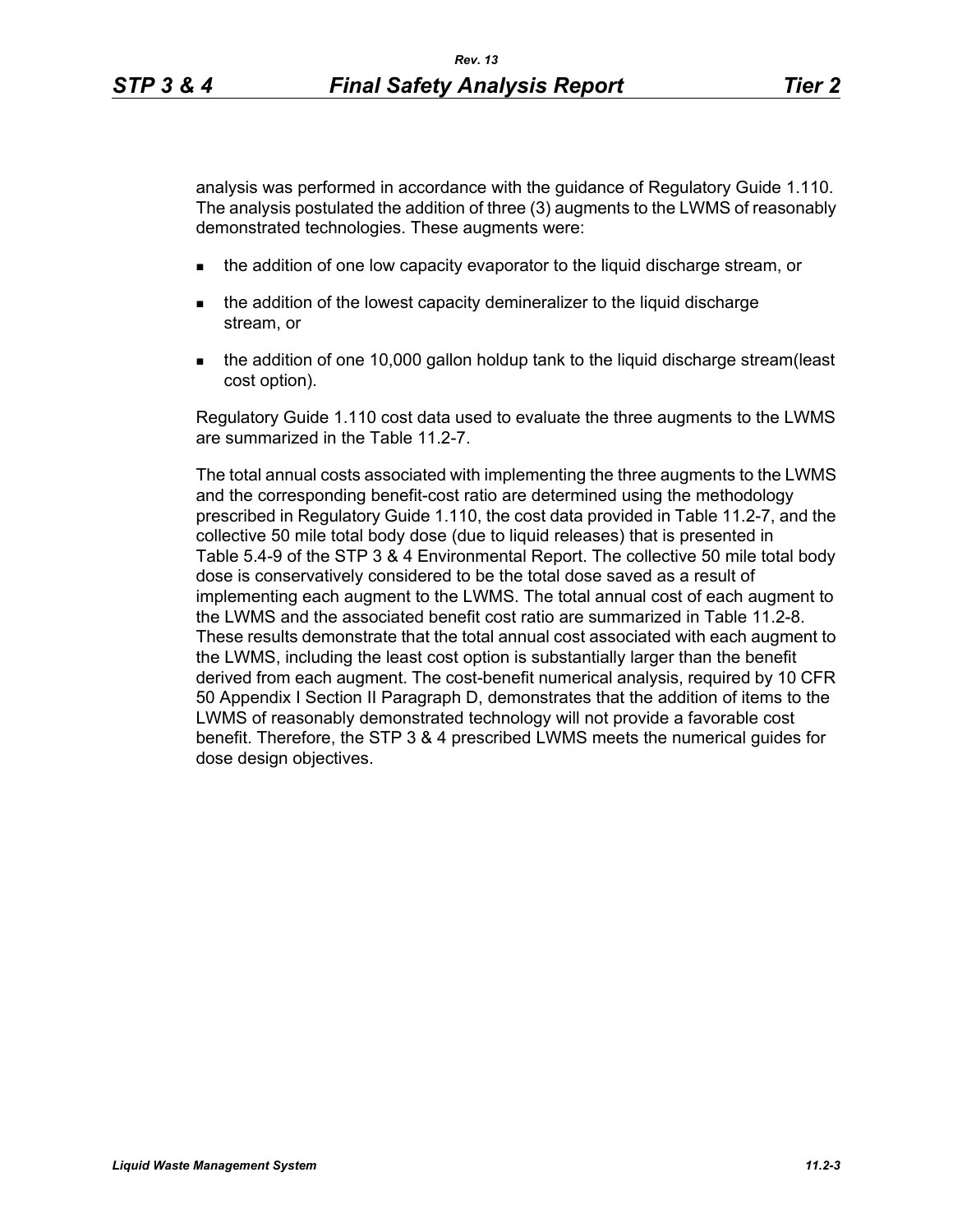|                                                          | Table 11.2-7 REGULATORY GUIDE 1.110 COST DATA (1)<br>(Costs are in 1000s of 1975 Dollars) |                                                                    |                       |  |  |  |  |  |  |  |  |
|----------------------------------------------------------|-------------------------------------------------------------------------------------------|--------------------------------------------------------------------|-----------------------|--|--|--|--|--|--|--|--|
| Cost-Benefit<br>Parameter                                | 15 gpm Radwaste<br>Evaporator                                                             | 50 gpm Demineralizer<br>(BWR 2nd Waste<br>Demineralizer in Series) | 10,000<br>Gallon Tank |  |  |  |  |  |  |  |  |
| Equipment and<br>Material Direct Cost <sup>(2)</sup>     | 386                                                                                       | 43                                                                 | 55                    |  |  |  |  |  |  |  |  |
| Direct Labor Cost<br>$(DLC)^{(2)}$                       | 201                                                                                       | 29                                                                 | 43                    |  |  |  |  |  |  |  |  |
| Labor Cost<br><b>Correction Factor</b><br>$(LCCF)^{(3)}$ |                                                                                           | 1                                                                  | 1                     |  |  |  |  |  |  |  |  |
| <b>Annual Operating</b><br>Cost (AOC)                    | 20                                                                                        | 15                                                                 | 1                     |  |  |  |  |  |  |  |  |
| <b>Annual Maintenance</b><br>Cost (AMC)                  | 30                                                                                        | 5                                                                  | 2                     |  |  |  |  |  |  |  |  |

Notes:

(1) All costs are on a per unit basis.

- (2) Equipment and Material Direct Costs and Direct Labor Costs are from Table A-1 of Regulatory Guide 1.110.
- (3) The Labor Cost Correction Factors are from Table A-4 of Regulatory Guide 1.110. The lowest LCCF is chosen which maximizes the benefit.
- (4) The Annual Operating Costs are from Table A-2 of Regulatory Guide 1.110.
- (5) The Annual Maintenance Costs are from Table A-3 of Regulatory Guide 1.110.

|                                                                                         | Table 11.2-8 Liquid Radwaste Augment Benefit Cost Ratio Summary |                                                                                |                                                                        |                              |
|-----------------------------------------------------------------------------------------|-----------------------------------------------------------------|--------------------------------------------------------------------------------|------------------------------------------------------------------------|------------------------------|
| Augments                                                                                | <b>Total Annual Costs</b><br>(1975 Dollars)                     | Collective 50 Mile<br><b>Total Body Dose</b><br>Saved per Year<br>(Person-Rem) | Benefit in<br>1975 Dollars<br>(1000 dollars)<br>x Person<br>Rem Saved) | <b>Benefit</b><br>Cost Ratio |
| 15 gpm<br>Radwaste<br>Evaporator                                                        | 117,940                                                         | 0.003                                                                          | 3.00                                                                   | 2.54E-05                     |
| 50 gpm<br>Demineralizer<br>(BWR 2 <sup>nd</sup><br>Waste<br>Demineralizer<br>in Series) | 28,330                                                          | 0.003                                                                          | 3.00                                                                   | 1.06E-04                     |
| 10,00 Gallon<br>Tank                                                                    | 14,340                                                          | 0.003                                                                          | 3.00                                                                   | 2.09E-04                     |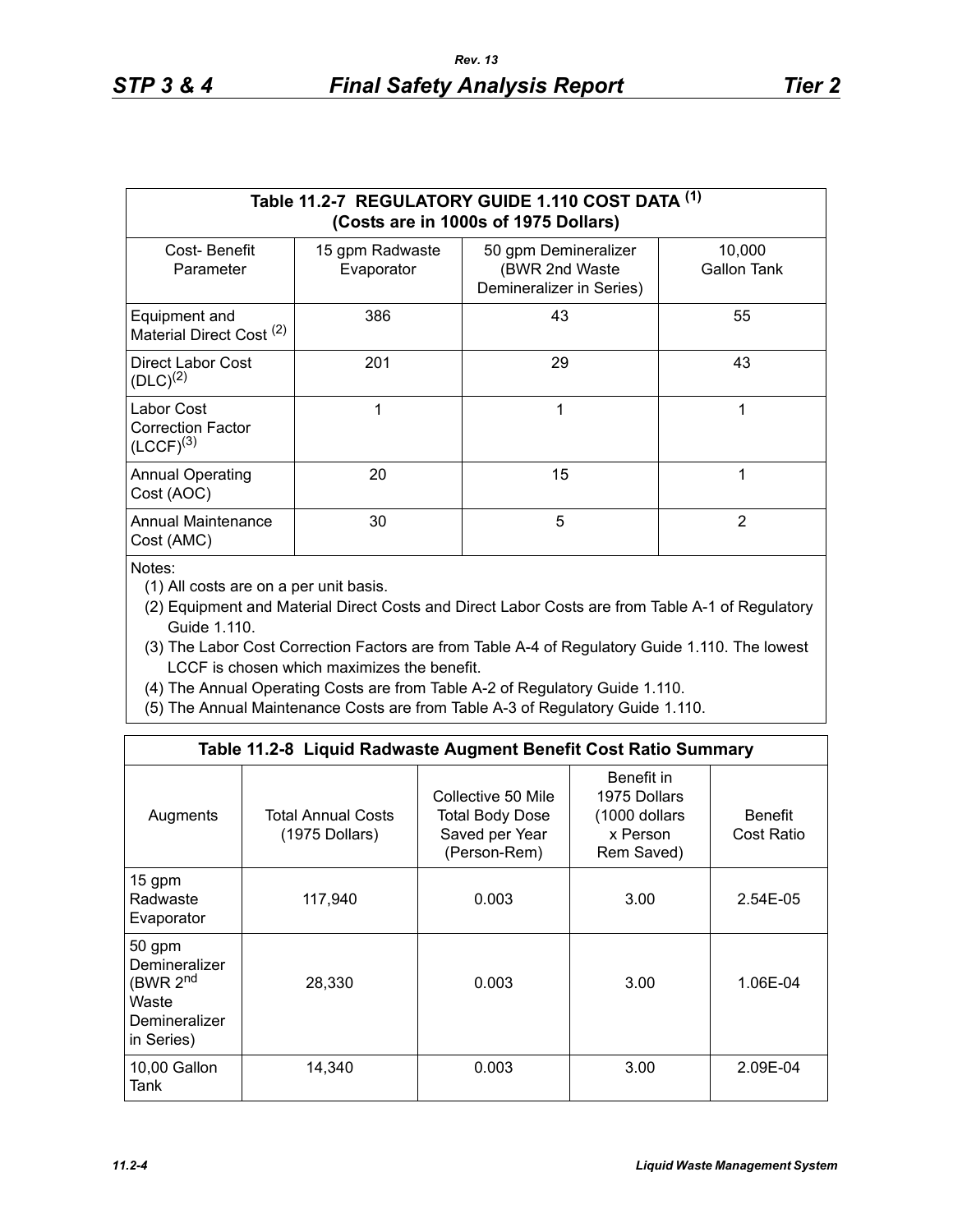Process and effluent radiological monitoring systems are described in Section 11.5.

The LWMS has no safety-related function. Failure of the system does not compromise any safety-related system or component nor does it prevent shutdown of the plant. No interface with the Class IE electrical system exists.

STP 3 & 4 is responsible, initially and subsequently, for the identification of mobile/portable LWMS connections that are considered non-radioactive, but later may become radioactive through interfaces with radioactive systems; i.e., a non-radioactive system becomes contaminated due to leakage, valving errors or other operating conditions in radioactive systems. STP 3 & 4 uses operating procedures to ensure the guidance and information in Inspection and Enforcement (IE) Bulletin 80-10 (May 6, 1980) is followed. The LWMS mobile systems are not connected to the potable or sanitary water system. All non-radioactive connections (e.g., makeup water for flushing, service air for sluicing process) to the radwaste system (including the mobile system) contain double isolation e.g., check valves and isolation valve to prevent cross contamination.

Subsection 11.2.1.2.4 addresses design requirements to minimize contamination of the facility and environment, facilitate decommissioning, and minimize the generation of radioactive waste, in compliance with 10 CFR 20.1406 including design requirements for connections that are considered non-radioactive, but later may become radioactive through interfaces with radioactive systems.

### **11.2.1.2.1 Quality Classification, Construction, and Testing Requirements**

The quality group classification, and corresponding codes and standards that apply to the design of the LWMS are discussed in FSAR Section 3.2.

The non-safety related SSC Quality Control Program for the LWMS is described in the STP 3 & 4 Quality Assurance Program description in section 17.5S.

### **11.2.1.2.2 Seismic Design**

The seismic category and corresponding codes and standards that apply to the design of the LWMS are discussed in FSAR Section 3.2.

### **11.2.1.2.3 Occupational Exposure**

Design features to minimize occupational exposure include:

- **Design of equipment for easier decontamination in order to reduce maintenance** time
- **Location of instruments requiring calibration in a central station outside of** equipment cells
- Arrangement of shield wall penetrations to avoid direct exposure to normally occupied areas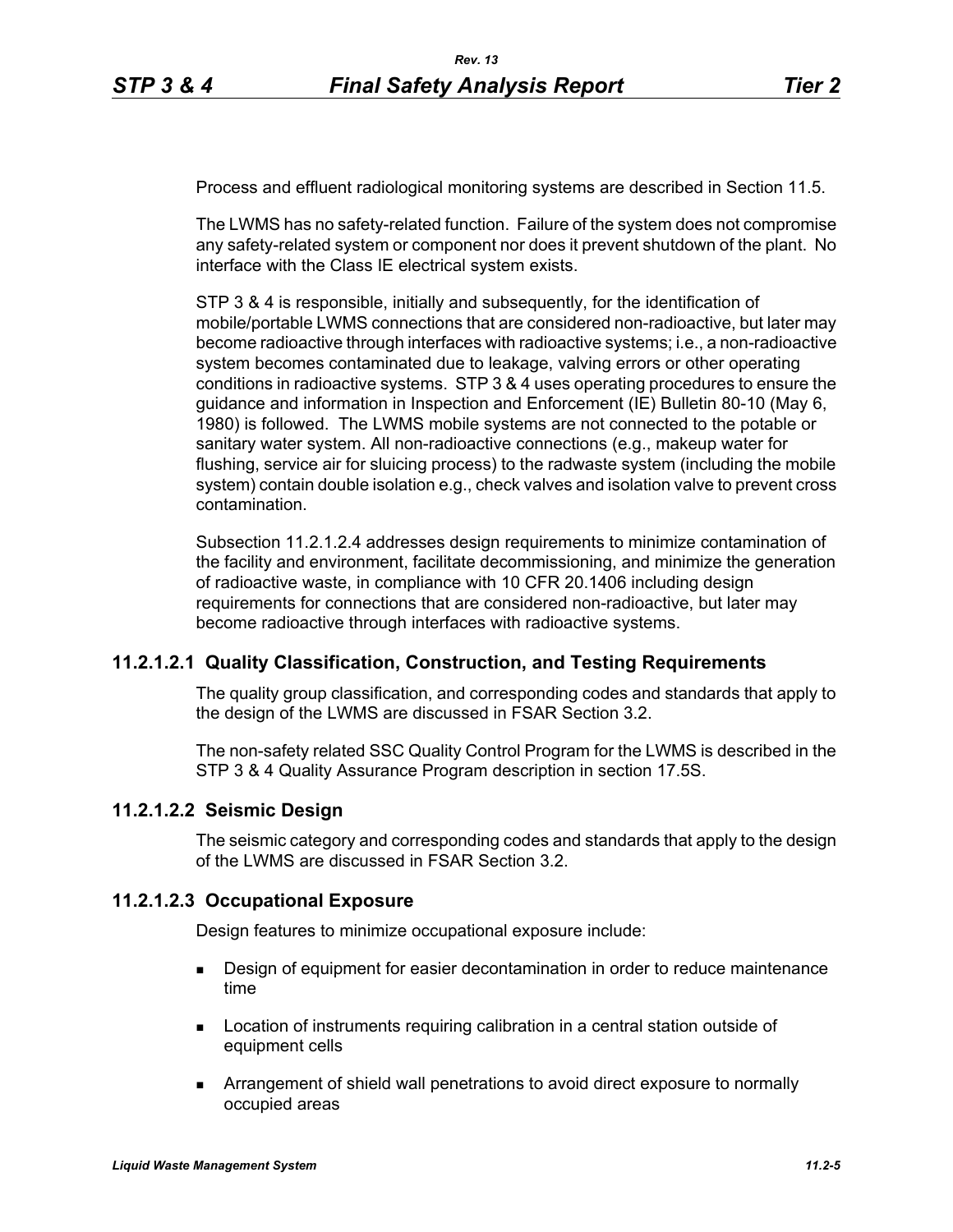- **Piping design to minimize crud traps and plateout (there are no socket welds in** contaminated piping systems)
- **Provision for remote pipe and equipment flushing**
- **Utilization of remote viewing and handling equipment as appropriate**
- A centralized sampling station to minimize exposure time
- Controlled tank vents

### **11.2.1.2.4 Minimization of Contamination and Radwaste Generation**

The LWMS radwaste system, including mobile units as applicable, is designed to minimize contamination of the facility and environment, facilitate decommissioning, and minimize the generation of radioactive waste, in compliance with 10 CFR 20.1406. The following radwaste system design features meet 10 CFR 20.1406 requirements:

- **Example 1** Leakage is controlled and collected to reduce contamination of building floors and interconnecting systems (by use of curbing, floor sloping to local drains, floor-tofloor seals over expansion joints, wall-to-floor joint seals, sheathed hoses, drip pans or containment boxes, backflow preventers, siphon breakers, self-sealing quick disconnects, etc.).
- The Condensate Storage Tank, which is located outdoors (Figure 1.2-37 Plot Plan), has liquid level monitoring with alarms in the control room. The tank overflows, drains and sample lines are routed to the LWMS. A dike is provided around the tank to prevent runoff in the event of a tank overflow. A drain within the dike is routed to the LWMS.
- The radwaste system design minimizes embedding contaminated piping in concrete, to the extent practicable.
- **Provisions are included to clean contaminated materials (e.g., system** components, equipment) and reuse resin beds when feasible.
- Mobile liquid radwaste treatment systems with interconnections to permanently installed radwaste system components include provisions that (i) avoid the contamination of nonradioactive systems, (ii) prevent uncontrolled and unmonitored releases of radioactive materials into the environment, and (iii) avoid connections with potable and sanitary water systems.
- **Pressure testing of temporary and flexible lines, system piping embedded in** concrete, and effluent discharge lines are performed in accordance with RG 1.143 guidance.
- Corrosion resistant properties of all system piping and valves associated with transfer lines to storage tanks and discharge piping in concrete are included. The LWMS also includes features designed for early detection of leaks and spills (e.g., leak detection sumps and wells).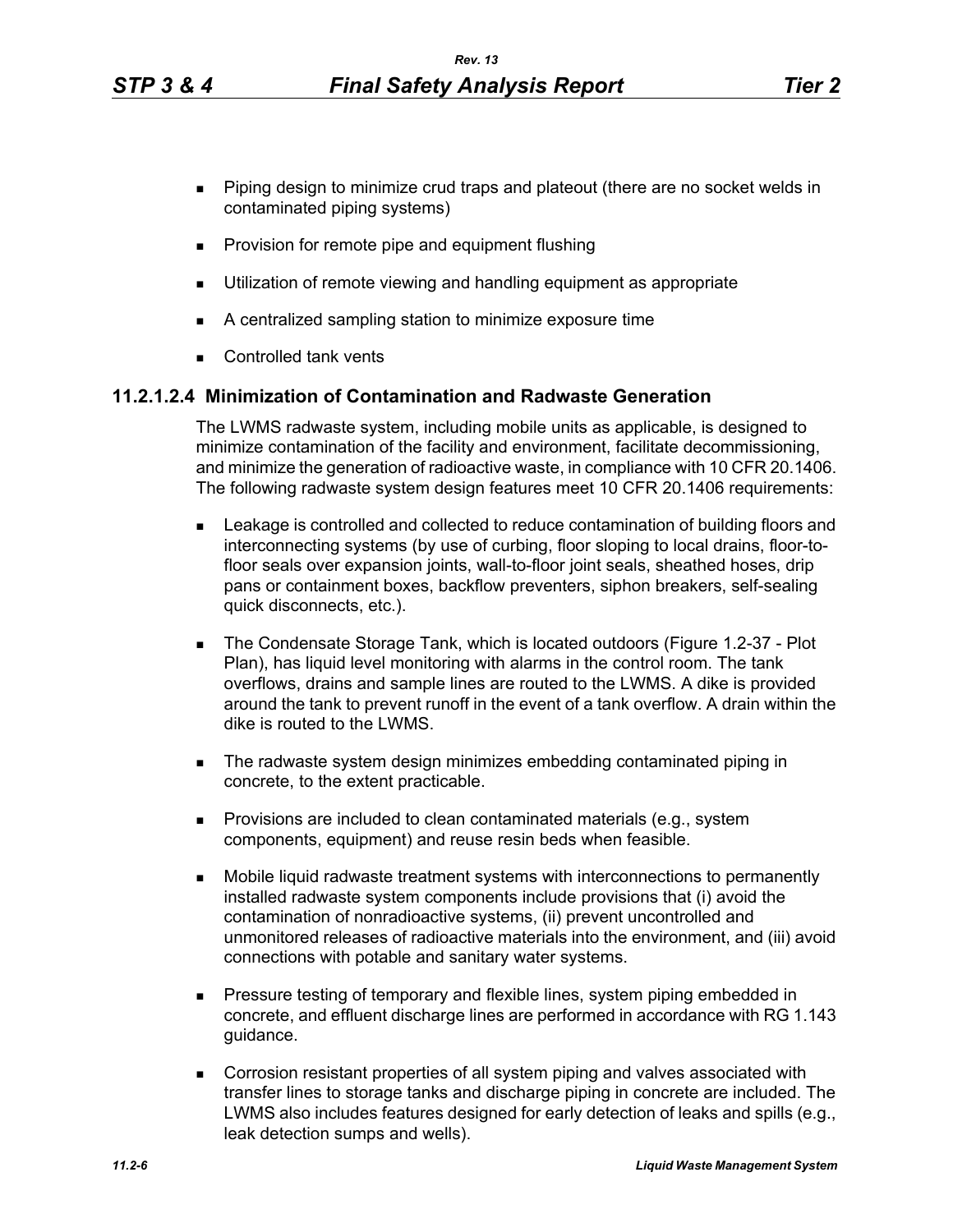# **11.2.1.2.4.1 Minimization of Contamination to Facilitate Decommissioning**

Examples of the design features for operation that minimize contamination and facilitate decommissioning are as follows:

- Equipment design minimizes the buildup of radioactive material and facilitates flushing of crud traps.
- **Equipment design contains provisions for draining, flushing, and decontamination** of the equipment and associated piping.
- In order to minimize leakage and releases of radioactive gases, pressure retaining components of process systems utilize welded construction to the maximum practicable extent. Flanged joints or suitable rapid disconnect fittings are used where maintenance or operational requirements clearly indicate that such construction is preferable. Pitching of lines is applied where possible to minimize the potential for entrapment of radioactive material.
- **Radwaste system connections including to the mobile system for the process of** radioactive liquid waste (including slurries and sludges) utilize welded construction to the maximum practicable extent.
- All non-radioactive connections (e.g., makeup water for flushing, service air for sluicing process) to the radwaste system (including the mobile system) contain double isolation e.g., check valves and isolation valve to prevent cross contamination of the radioactive system. The radwaste mobile systems are not connected to the potable or sanitary water system.
- All radwaste system components, piping and valves are constructed of corrosion resistant material compatible with the process fluid.
- Penetrations through outer walls of the radwaste building are sealed to prevent miscellaneous leaks to the environment.
- Equipment vents, to the maximum extent possible, are piped directly to the radwaste building HVAC system to prevent airborne contamination of the radwaste building.
- Appropriately sloped floors and floor drains are provided in areas where potential for a spill exists to limit the extent of contamination.
- **Provisions for epoxy-type or steel wall and floor coverings which provide smooth** surfaces to minimize contamination and facilitate decontamination.
- **Low conductivity and high conductivity sumps are stainless steel lined to reduce** crud buildup and to facilitate decontamination.
- Radwaste tanks containing radioactive liquids are located in shielded compartments. The tank compartments are designed to contain leakage and the postulated failure of a tank or pipe rupture as described in Subsection 11.2.2.5.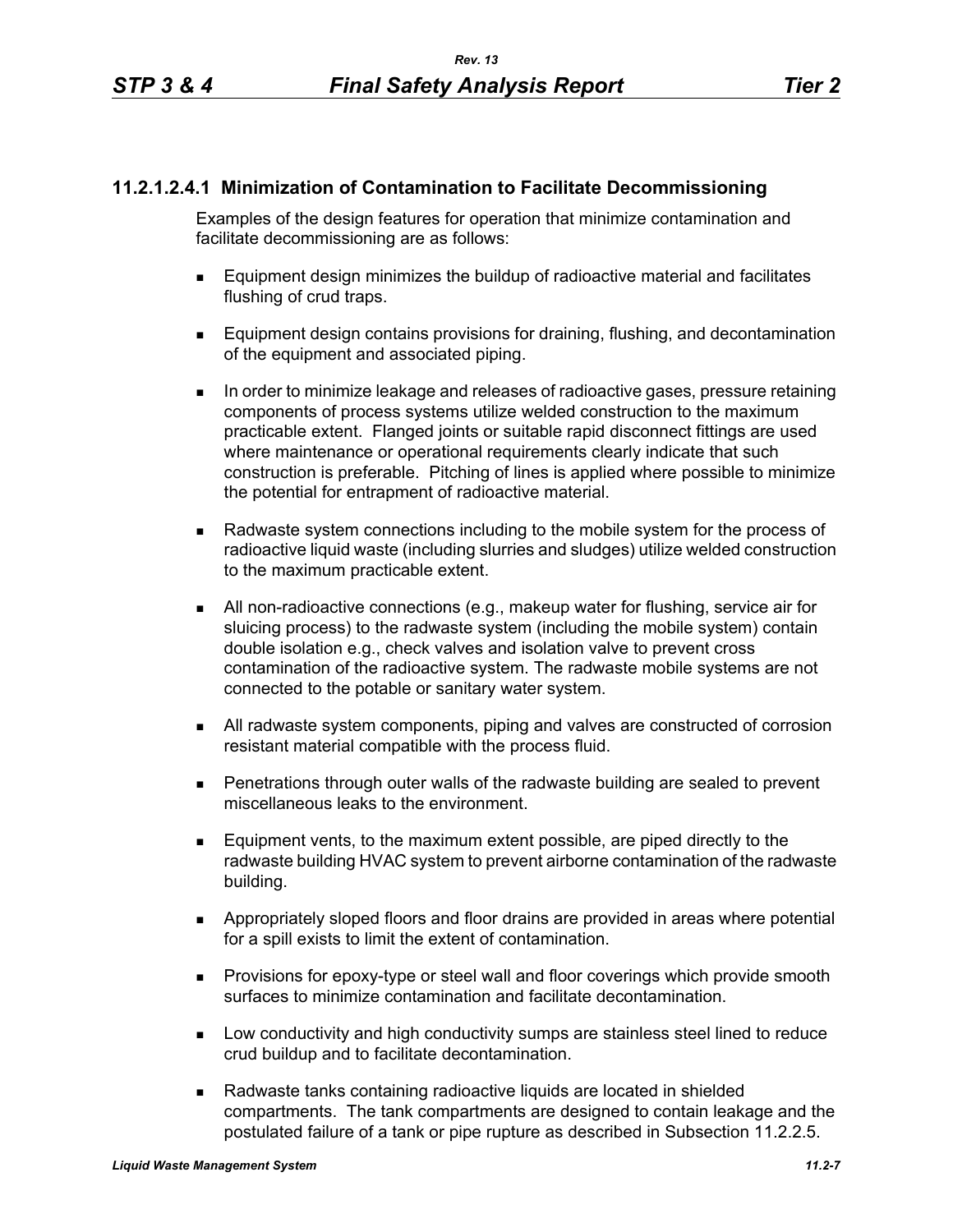- Curbs, drip pans or thresholds with floor drains routed to the radwaste system are provided for pumps and mobile treatment systems. Leakage is prevented from entering unmonitored and non-radioactive systems and ductwork in the area.
- System controls provide interlocks to prevent spillage from potential operator errors as well as equipment failure and provisions to collect leakage from LWMS. Therefore, no single operator error or equipment malfunction (single failure) results in an uncontrolled release of radioactive material to the environment.
- The LWMS provides one discharge line to the Main Coolant Reservoir (MCR) via the circulating water system. Administrative control and radiation monitoring equipment are placed on this line to measure the activity discharged, to assure no unintended release, and to assure that specified limits are not exceeded. A high radiation signal from this monitor will close the discharge valve.

### **11.2.1.2.4.2 Minimization of Radioactive Waste Generation**

Examples of the design features to minimize the generation of radioactive waste include the following:

- The LWMS is divided into four subsystems (low conductivity waste (LCW) subsystem, high conductivity waste (HCW) subsystem, detergent waste subsystem, and chemical drain subsystem) which segregate the various types of liquid radwaste based on their composition and process requirements. The segregation is used to help provide the optimum water quality and radionuclide removal prior to recycle to the condensate storage tank or plant discharge. The segregation of the LWMS allows optimization of the LWMS treatment process and minimizes the generation of sludge and spent resin from the LWMS treatment. The sludge and spent resin generated from the radioactive material removed from the LWMS are transferred to the solid waste system for disposal.
- **The LWMS is designed with margin so that liquid waste should not be discharged** except as needed to maintain the plant water balance. The radwaste system is designed to maximize the recycling of water within the plant, which minimizes the releases of liquid to the environment. Maximizing recycling serves to minimize the potential for exposure of personnel in unrestricted areas from the liquid release pathway.
- Regeneration of the condensate demineralizers is not performed. Resin regeneration, produces a large volume of waste, every three to five days. The resin is replaced when necessary. Also, the filtration of condensate through high efficiency filters upstream of the condensate demineralizers reduces the amount of insoluble solids which come into contact with the resin.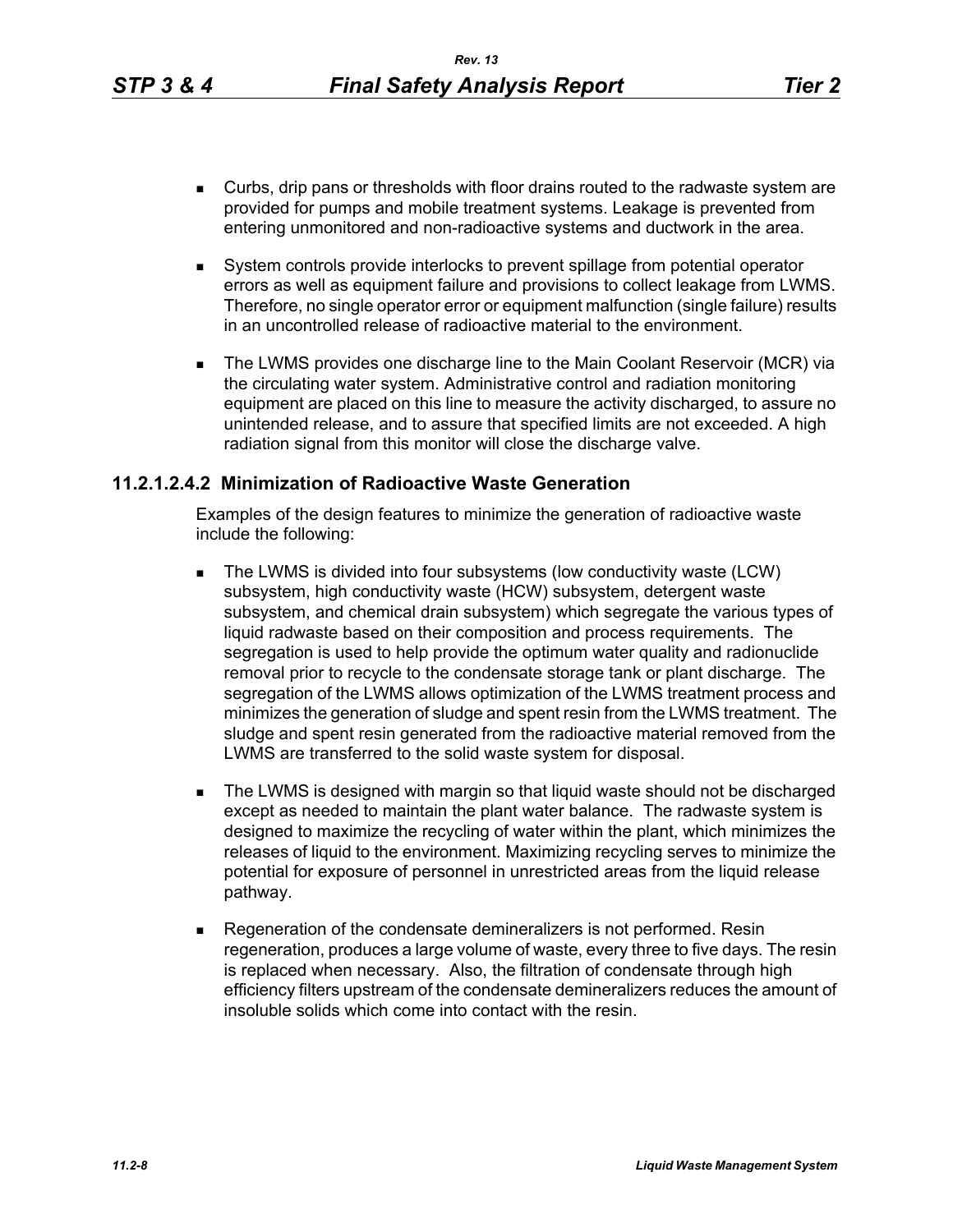# **11.2.2 System Description**

The LWMS collects, monitors, processes, stores, and disposes of potentially radioactive liquid waste collected throughout the plant.

The low and high conductivity drainage systems are described in Section 9.3.

Potentially radioactive liquid wastes are collected in tanks located in the radwaste building. System components are designed and arranged in shielded enclosures to minimize exposure to plant personnel during operation, inspection, and maintenance. Tanks, processing equipment, pumps, valves, and instruments that may contain radioactivity are located in controlled access areas.

The LWMS normally operates on a batch basis. In the event of liquid waste input surge, such as from refueling operations, including back to back refueling, the LWMS is operated on a continuous basis to support plant operation. Provisions for sampling at important process points are included. Protection against accidental discharge is provided by detection and alarm of abnormal conditions and by administrative controls.

The LWMS is divided into four subsystems, so that the liquid wastes from various sources can be segregated and processed separately, based on the most economical and efficient process for each specific type of impurity and chemical content. Crossconnections between subsystems provide additional flexibility in processing the wastes by alternate methods and provide redundancy if one subsystem is not operating.

The LWMS is designed to treat process liquids with radionuclide concentrations associated with the design basis fuel leakage and produce water suitable for recycling to the condensate storage tank. Operational and outage related water balance considerations occasionally may require the discharge of processed radioactive effluent from the sample tanks to the environment, in which case concentrations of radionuclides in the effluent will meet the requirements of 10 CFR 20. Radiation exposure to persons in unrestricted areas resulting from liquid waste discharged during normal operation and anticipated operational occurrences will be less than the values specified in 10 CFR 50, Appendix I. Liquid discharge to the MCR via the circulating water system can be initiated from only one sample tank at a time through a locked-closed valve that is under administrative control. The discharge sequence is initiated manually. No single error or failure will result in discharge to the MCR via the circulating water system. The LWMS provides one discharge line to the MCR via the circulating water system for the release of liquid. Radiation monitoring equipment is placed on this line to measure the activity discharged and to assure that specified limits are not exceeded. A high radiation signal from this monitor automatically closes the discharge valve. The discharge line is fed by either the hot shower drain (HSD) sample tank (a very low level radioactivity source) or one of the LCW or HCW sample tanks.

The LWMS consists of the following four process subsystems described in the following subsections.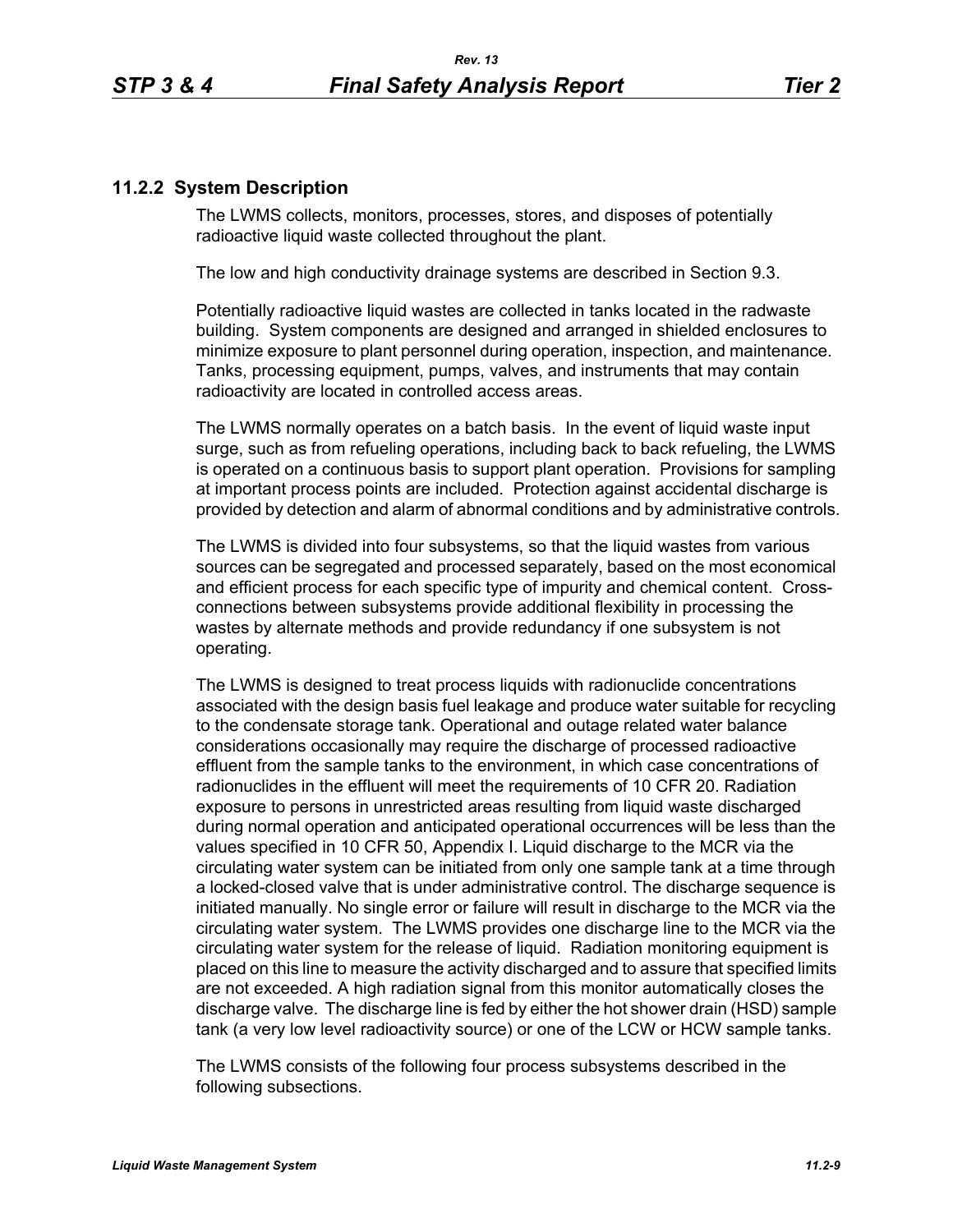# **11.2.2.1 Low Conductivity Subsystem**

The LCW collector tanks receive low conductivity inputs from various sources within the plant. These waste inputs have a high chemical purity and are processed on a batch basis. The low conductivity drain subsystem consists of four LCW collector tanks and pumps, a mobile based processing system (typically consisting of a collection of filtration systems (carbon and membrane filters), reverse osmosis system, deep-bed ion exchanger systems, and the associated piping, instrumentation and electrical systems as required), and two sample tanks and sample pumps.

The LCW collected in the LCW collector tanks is sampled and the treatment process is selected based on the chemical and radiological removal requirements. Provisions for bypassing processing units such as the charcoal filters, the reverse osmosis units and the polishing demineralizer are provided. The LCW (primarily equipment drains) processing based on the expected high purity water quality may not always need to include the charcoal filter and reverse osmosis units. These units provide redundant processing components for the HCW subsystem.

The LCW collector tanks influent header is cross-connected to the HCW collector tanks influent header such that either system can collect low conductivity waste and/or high conductivity waste. Cross-connections with the high conductivity waste subsystem allow processing of LCW through the mobile system for high conductivity waste treatment. Cross-collection and processing are not expected to be used during normal operations but infrequent operation during an outage when large quantity of radioactive liquid waste may be generated for processing in the LWMS.

A strainer or filter is provided downstream of the last ion exchanger in series to collect any resin fines that may be present due to the failure of the internal screen in the ion exchanger vessel.

The LCW sample tanks collect the process effluent, so that a sample may be taken for chemical and radioactivity analysis before discharging or recycling. The discharge path depends on the water quality, dilution stream availability and plant water inventory. Off-standard quality effluent can be recycled to LCW collector tanks. If the treatment effluent meets water quality standards and if the water inventory permits it to be recycled, the processed LCW effluent can be recycled to the condensate storage tank.

Filters are backwashed periodically to maintain their performance. Backwash waste from the membrane filters and rejects from reverse osmosis units are discharged to a liquid waste (LW) backwash receiving tank. Spent deep-bed ion exchanger resin is normally discharged to the spent resin storage tank as slurry. Spent charcoal from the LWMS filter is normally packaged directly in a liner or high integrity container (HIC) or transferred to the spent resin tank.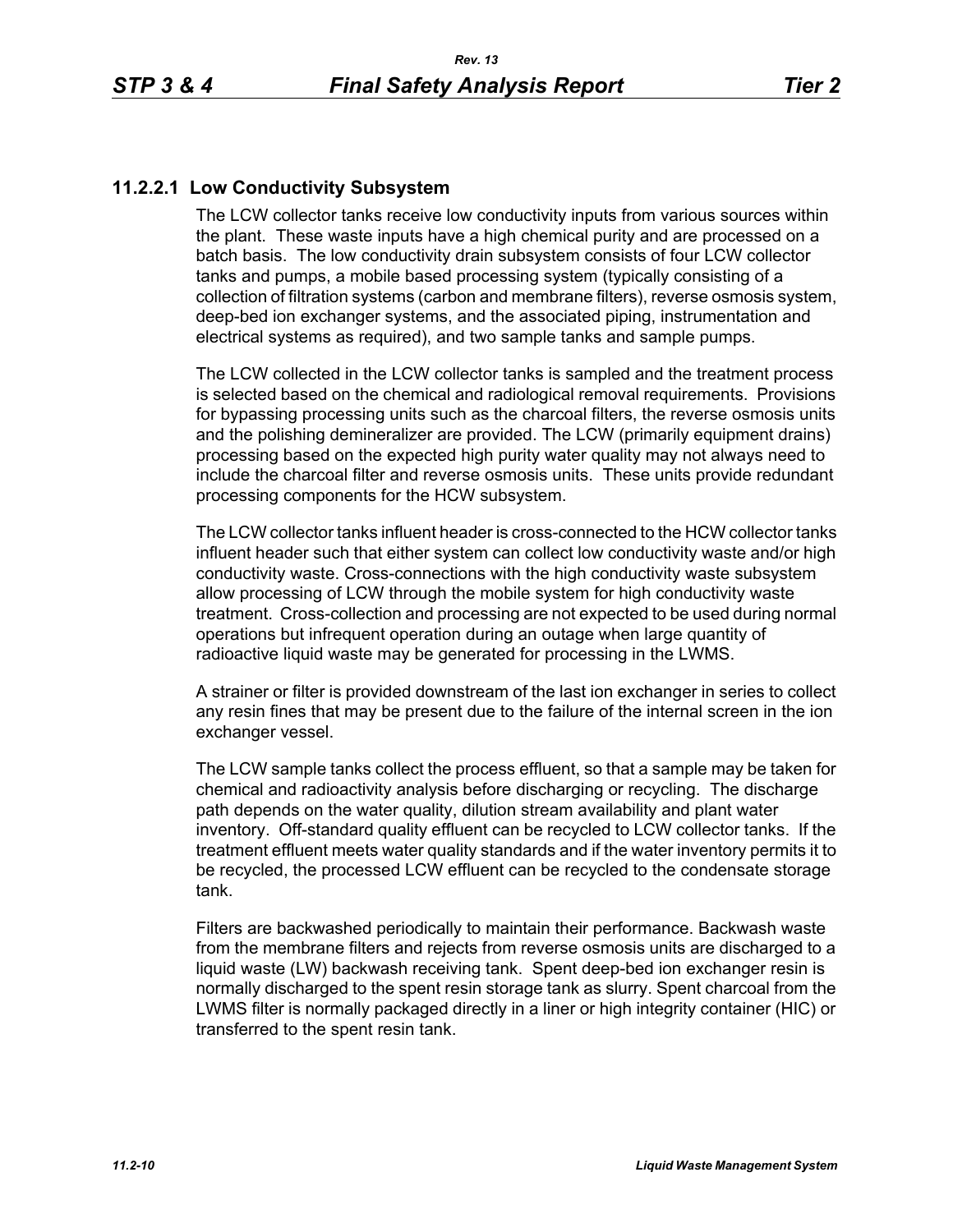# **11.2.2.2 High Conductivity Subsystem**

The HCW collector tanks receive HCW inputs from various high conductivity drain sumps in the Reactor Building (RB), Turbine Building (TB), and Radwaste Building. The high conductivity drain collection tanks can also receive waste input from the chemical drain collection tank.

The high conductivity drain subsystem consists of three HCW collector tanks and pumps, a mobile based processing system, consisting of filtration systems (carbon and membrane filters), reverse osmosis system, deep-bed ion exchanger systems and the associated piping, instrumentation and electrical systems as required, and two sample tanks and sample pumps. The waste collected in the HCW collector tanks is processed on a batch basis.

Cross-connections with the LCW subsystem also allow for processing through that subsystem. The HCW collector tanks can be shared with the LCW subsystem to provide additional collection capacity.

A strainer or filter is provided downstream of the last ion exchanger in series to collect resin fines that may be present.

The HCW sample tanks collect the process effluent, so that a sample may be taken for chemical and radioactivity analysis before discharging or recycling. The discharge path depends on the water quality, dilution stream availability and plant water inventory. Off-standard quality effluent can be recycled to HCW collector tanks. If the treatment effluent meets water quality standards and if the water inventory permits it to be recycled, the processed HCW effluent can be recycled to the condensate storage tank.

Backwash waste from the membrane filters and rejects from reverse osmosis units are discharged to a LW backwash receiving tank. Spent deep-bed ion exchanger resin is discharged to one of the spent resin storage tanks in the radwaste building as slurry. Spent charcoal from the LWMS filter is normally packaged directly into a liner or transferred to the spent resin storage tank.

The capability exists to accept used condensate polishing resin in a spent resin storage tank. The used condensate polishing resin from the Condensate Purification System is transferred to the spent resin storage tank in the Radwaste Building prior to use in the deep-bed ion exchanger in the high conductivity waste subsystem.

### **11.2.2.3 Detergent Waste Subsystem**

Wastewater containing detergent from the controlled laundry and personnel decontamination facilities and decontamination wastewater from throughout the plant is collected in the hot shower drain (HSD) receiver tank. The detergent drain subsystem consists of one HSD receiver tank and two pumps, two inline strainers and associated piping, instrumentation and electrical systems as required, and one sample tank and sample pumps. The detergent waste treatment includes suspended solid removal processing. The treated waste is collected in a sample tank. A sample is taken and if discharge standards are met, then the waste is discharged off-site. Off-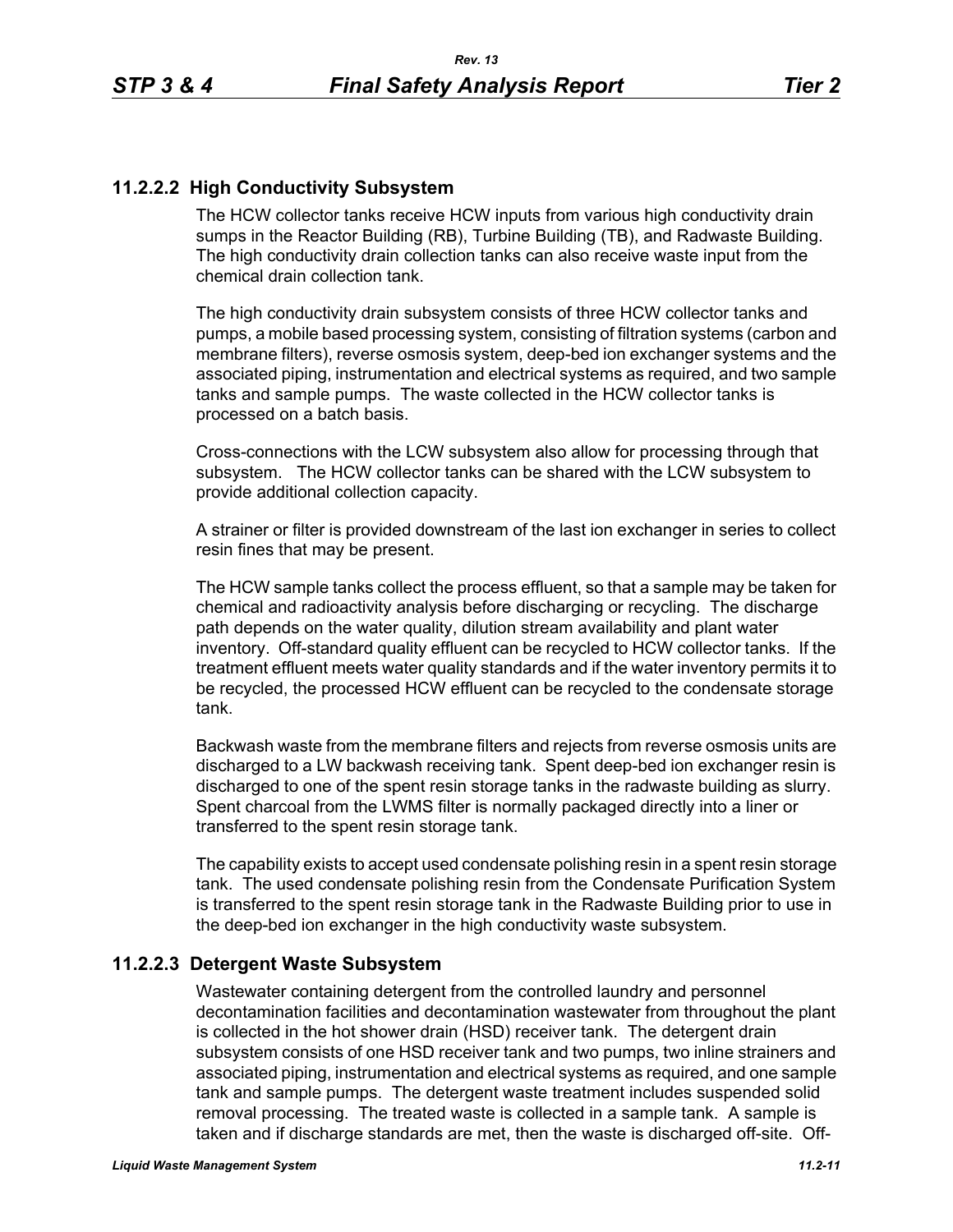standard quality water can either be recycled for further processing to the HSD receiver tank or to a HCW collector tank in the receiving mode.

# **11.2.2.4 Chemical Drain Subsystem**

The chemical waste collected in the chemical drain collection tank consists of laboratory wastes and decontamination solutions. After accumulating in the chemical drain collection tank, chemical drains are recirculated. A sample is then taken and if discharge standards are met, then the waste may be discharged off-site via the HSD receiving tank. Off-standard quality water is recycled for further processing to a HCW collector tank in the receiving mode. A cross-connection with the detergent drain subsystem is also provided.

# **11.2.2.5 Detailed System Component Description**

The LWMS consists of permanently installed tanks, pumps, pipes, valves, and instruments, and mobile systems for waste processing. Mobile systems provide an operational flexibility and maintainability to support plant operation. The major components of the LWMS are described in the following subsections.

# **11.2.2.5.1 Pumps**

The LWMS process pumps are constructed of materials in accordance with RG 1.143.

### **11.2.2.5.2 Tanks**

Tanks are sized to accommodate the expected volumes of waste generated in the upstream systems that feed waste into the LWMS for processing. The tanks are constructed of stainless steel to provide a low corrosion rate during normal operation. They are provided with mixing eductors and/or air spargers. The capability exists to sample LWMS collection and sample tanks. All permanently installed LWMS tanks are vented into the plant vent. The LWMS tanks are designed in accordance with the equipment codes listed in Table 11.2-1.

Atmospheric liquid radwaste tanks are provided with an overflow connection at least the size of the largest inlet connection. The overflow is connected below the tank vent and above the high-level alarm instrument location. Each collection tank room is designed to contain the maximum liquid inventory in the event that the tank ruptures. Each collection tank compartment is designed to contain the maximum liquid inventory in the event that the tank ruptures. Each collection tank compartment is stainless steellined up to a height equivalent to the tank capacity in the room as described in Subsection 15.7.3.1.

### **11.2.2.5.3 LWMS Mobile Systems for LCW and HCW processing**

The radwaste treatment systems include modular mobile system skids that are designed to be readily replaced during the life of the plant. The mobile system is a skid-mounted design configured for ease of installation and process reconfiguration. In-plant supply and return connections from permanently installed equipment to the mobile system are provided to ensure operational flexibility.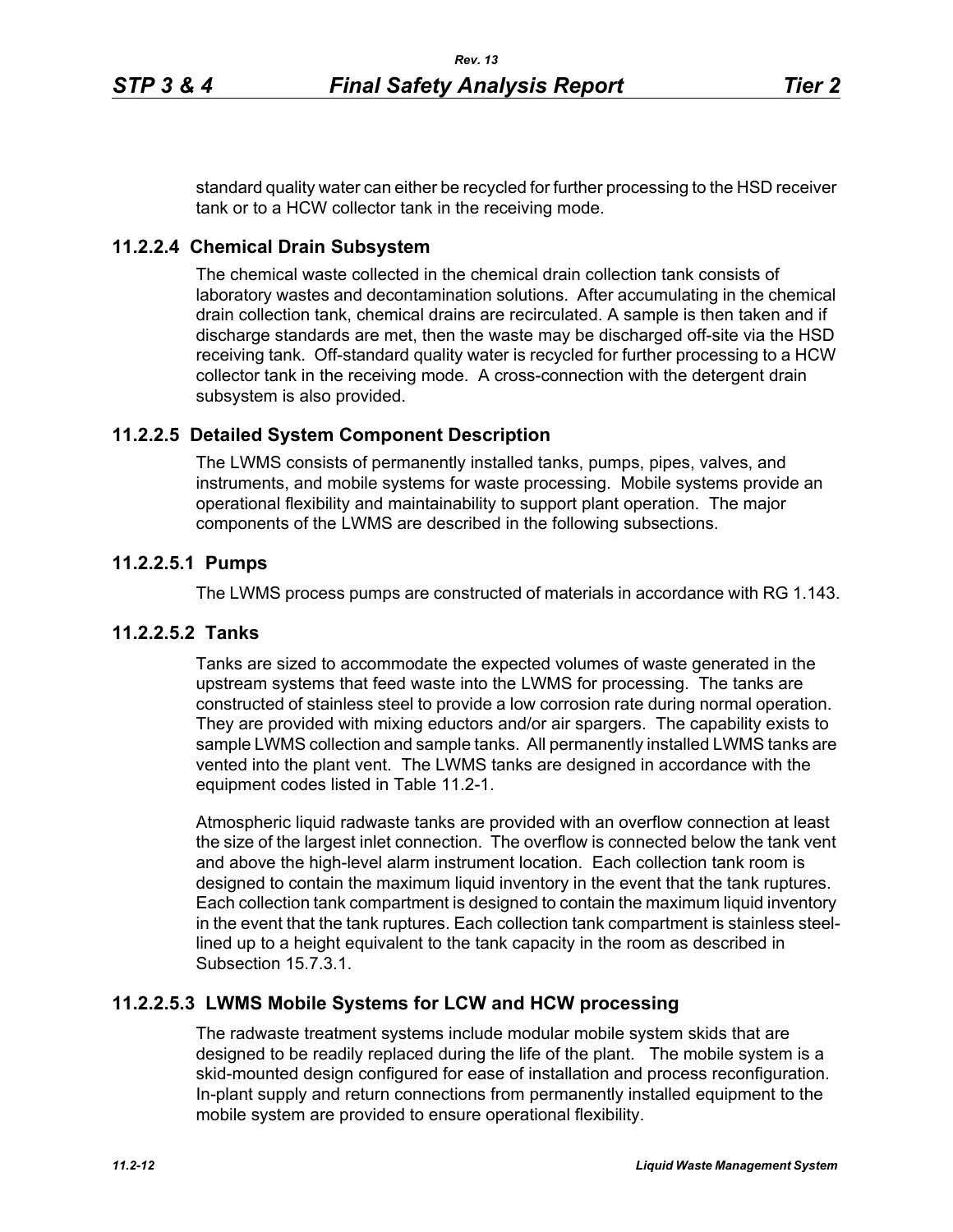LWMS mobile systems consist of equipment modules, complete with subcomponents, piping and instrumentation and controls necessary to operate the subsystem. Components are in module(s) designed for ease of installation and replacement due to component failure and/or technology upgrade. The modules include the shielding required between the radiation sources of the modules and access and service areas in the Radwaste Building. The modules are permanently installed in the Radwaste Building.

The LWMS mobile systems are located in the Liquid Waste Treatment System bay area of the radwaste building to allow truck access and mobile system skid loading and unloading. Modular shield walls are provided to allow shield walls to be constructed, as necessary, to minimize exposure to personnel during operation and routine maintenance.

The LCW and HCW mobile systems are two separate mobile systems. The LCW and HCW mobile systems are utilized to process the waste collected in the LCW Collector Tanks and HCW Collector Tanks. Each mobile system can utilize a combination of a charcoal filtration unit for removing organics and a membrane filtration unit for removing suspended solids, a reverse osmosis system (RO) for removing ionic impurities, and deep-bed ion exchangers for filter demineralizers for polishing.

The low conductivity drain is processed through the membrane filtration system to remove suspended solids and then processed through the ion exchangers to remove soluble impurities. Fine mesh strainers with flushing connections are provided in the ion exchange vessel discharge and in the downstream piping to prevent resin fines from being carried over to the sampling tanks.

The HCW collector tank content can be processed through a charcoal filter to remove any organics and oils and large particulates that may be present. It is then processed through a membrane type filter for the removal of suspended solids. The filtrate is processed through RO units using membranes that are made of a semi-permeable material for the removal of any remaining solids and ionic impurities. When pressure is applied to the feed side of the membrane, the solution passes through the membrane (permeates) and the solids and other impermeable wastes are rejected. The rejected solids and ionic impurities are collected in the LW backwash receiving tank and the final permeate is polished by deep-bed ion exchangers or filter demineralizers to produce treated water with condensate water quality standards. Fine mesh strainers with flushing connections are provided in the ion exchange vessel discharge and in the downstream piping to prevent resin fines from being carried over to the sampling tanks.

Backwash operation for charcoal filters and membrane filters is performed when the differential pressure across the filter exceeds a preset limit. Membrane filters backwash waste is discharged to the LW backwash receiving tank. Spent organic removal media is packaged directly into a liner or to the spent resin storage tank when the differential pressure exceeds a preset limit or waste quality of the effluent from the unit exceeds a preset value. Exhausted ion exchange resins may be sluiced to the spent resin storage tank when some chosen effluent purity parameter (such as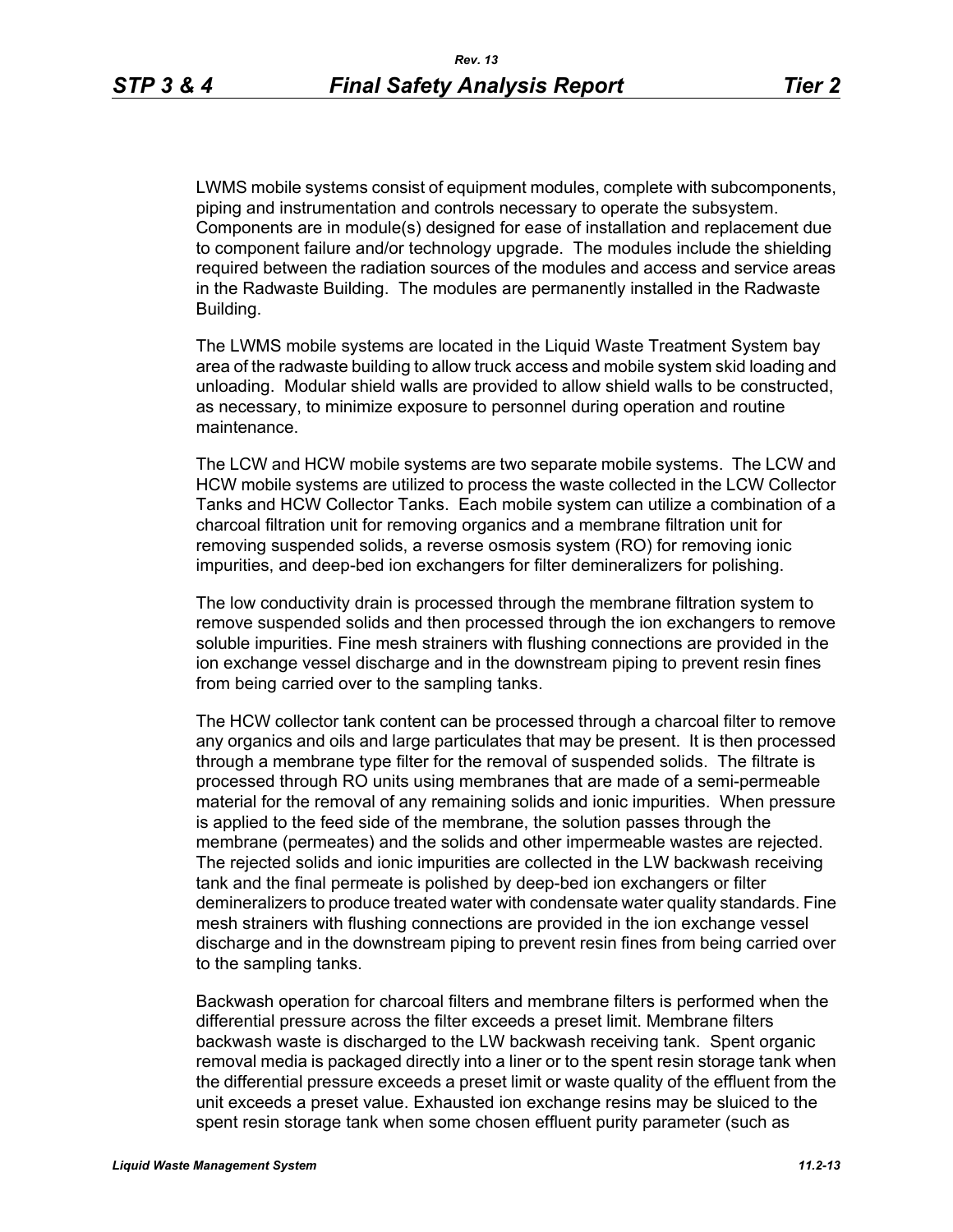conductivity) exceeds a preset limit or upon high differential pressure. Spent charcoal from the LWMS filter is normally packaged directly in a liner or HIC or transferred to the spent risen tank.

# **11.2.3 Estimated Releases**

During liquid processing by the LWMS, radioactive contaminants are removed and the bulk of the liquid is purified and either returned to the condensate storage tank or discharged to the environment. The radioactivity removed from the liquid waste is concentrated on the filter media, ion exchange resins and in the reject water from the RO units. The decontamination factors (DFs) that are listed in Table 11.2-5 are in accordance with NUREG-0016 and are conservative values. The filter media, reverse osmosis rejects and ion exchange resins are sent to the Solid Waste Management System (SWMS) for further processing. If the liquid meets the purity requirements it is returned to the plant for condensate makeup. If the liquid is discharged, the activity concentration is consistent with the discharge criteria of 10 CFR 20 and dose commitment in 10 CFR 50, Appendix I.

The parameters and assumptions used to calculate releases of radioactive materials in liquid effluents and their bases are provided in Section 12.2.2.5. The LWMS design ensures that calculated individual doses from the release of radioactive liquid effluents during normal operation and anticipated operational occurrence is less than 0.03 mSv (3 mrem) to the whole body and 0.1 mSv (10 mrem) to any organ.

Expected releases of radioactive materials by radionuclides in liquid effluents resulting from normal operation, including anticipated operational occurrences, and from design basis fuel leakage are provided in Section 12.2.2.5.

An assessment of potential radiological liquid releases following a postulated failure of a LWMS tank and its components in accordance with SRP 15.7.3 is provided in Subsection 15.7.3.

A tabulation of the releases by radionuclides can be found in Table 12.2-22, Section 12.2.2.5. The tabulation is for the total system and for each subsystem and includes indication of the effluent concentrations. The calculated concentrations in the effluents are within the concentration limits of 10 CFR 20; the doses resulting from the effluents are within the numerical design objectives of Appendix I to 10 CFR 50 and the dose limits of 10 CFR 20 as set forth in Section 12.2.2.4

### **11.2.3.1 Release Points**

The release points for liquid discharge to the environment are the discharge of the effluent from the LCW sample tanks or HCW sample tanks or the hot shower drain sample tank as indicated on the process diagram (Figure 11.2-1) and the P&ID (Figure 11.2-2, Sheet 12).

### **11.2.3.2 Dilution Factors**

Refer to Table 12.2-23 for dilution factors used in evaluating the release of liquid effluents.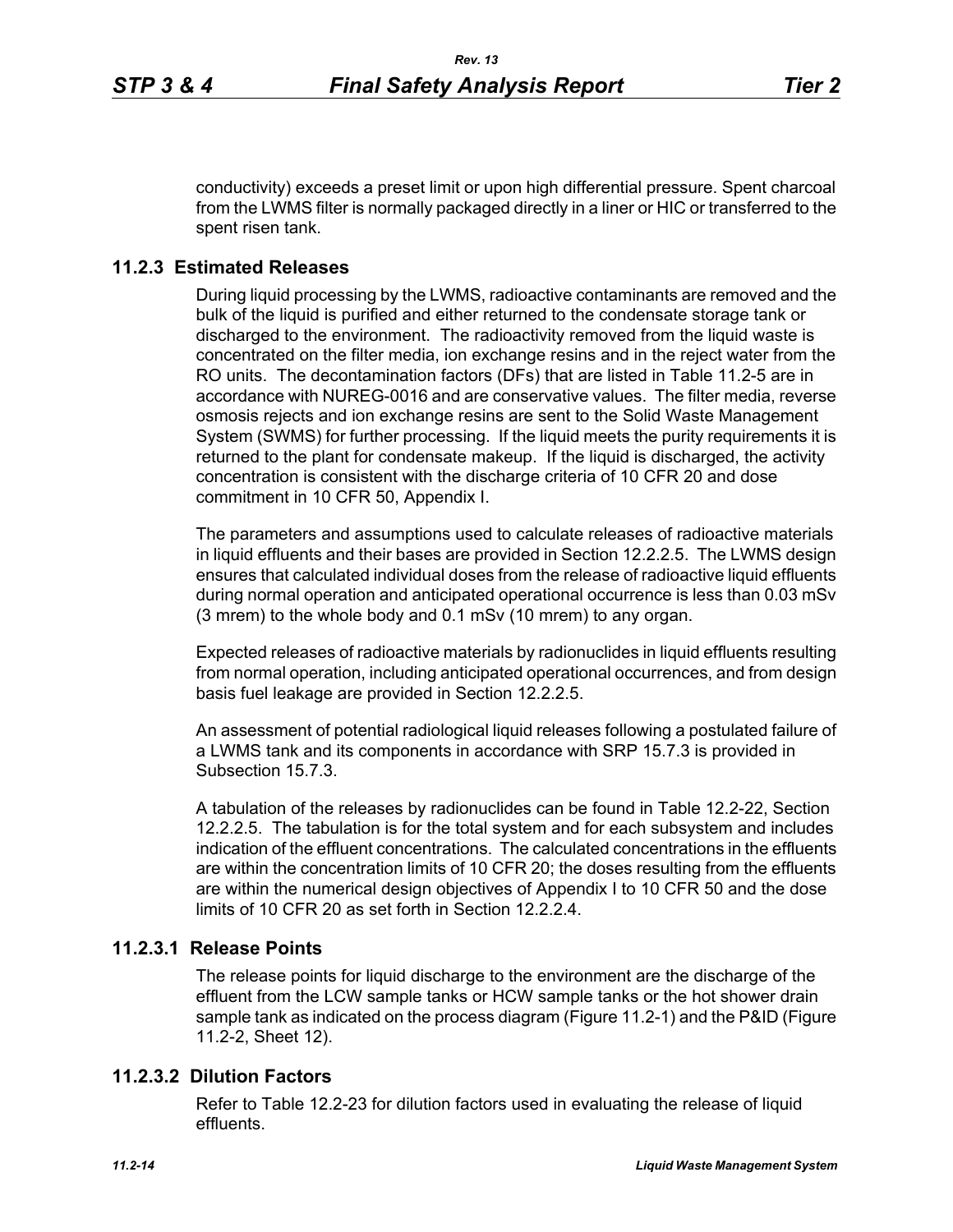# **11.2.4 Tank Resistance to Vacuum Collapse**

LWMS is designed to operate at atmospheric and greater than atmospheric pressures. Tanks are vented to the atmosphere via the heating, ventilation and air conditioning (HVAC) System. No condensing vapors are housed that could create a vacuum. Therefore, no adverse vacuum conditions are expected.

# **11.2.5 COL License Information**

### **11.2.5.1 Plant-Specific Liquid Radwaste Information**

The following site-specific supplement addresses COL License Information Item 11.1.

- *(1)* STP 3 & 4 complies with Appendix I to 10 CFR 50 and the guidelines given in ANSI Std. N13.1, "Guide to Sampling Airborne Radioactive Materials in Nuclear Facilities" (Reference 11.2-3), Regulatory Guide (RG) 1.21, "Measuring and Reporting Radioactivity in Solid Wastes and Releases of Radioactive Materials in Liquid and Gaseous Effluents from Light-Water-Cooled Nuclear Power Plants," and RG 4.15, Revision 1, "Quality Assurance for Radiological Monitoring Programs (Normal Operation)—Effluent Streams and the Environment," as described in Section 12.2.2.4 with the QA aspects described in Subsection 11.5.7S.
- *(2)* A radiation monitor in the discharge line automatically terminates liquid waste discharges from the sample tanks in the LCW, HCW or detergent waste subsystem if radiation measurements exceed a predetermined level set to meet 10 CFR 20, Sections 1001 - 2402, Appendix B, Table 2, Column 2 for the applicable subsystem is provided as described in Section 11.5.
- *(3)* The Offsite Dose Calculation Manual (ODCM) provides specific administrative controls and liquid effluent source terms to limit the liquid wastes to 3700 MBq/yr (excluding tritium). This will be implemented per the schedule in Table 13.4S-1.
- *(4)* The Process and Effluent Monitoring and Sampling Program has specific procedures to comply with 10 CFR 50 (Appendix I) Sections II and III.
- *(5)* The ODCM has administrative controls to limit the instantaneous discharge concentrations of the radionuclides in liquid effluents to an unrestricted area to within 10 times the limits in 10 CFR 20, Appendix B, Table 2, Column 2.
- *(6)* The non-safety related SSC Quality Control Program for the LWMS is described in the STP 3 & 4 Quality Assurance Program description in section 17.5S.

### **11.2.6 Testing and Inspection Requirements**

The LWMS is tested during the preoperational test program as discussed in Section 14.2.12.1.75. In addition to hydrostatic testing of the LWMS, the pumps and mobile systems are performance tested to demonstrate conformance with design flows and process capabilities. An integrity test is performed on the system upon completion.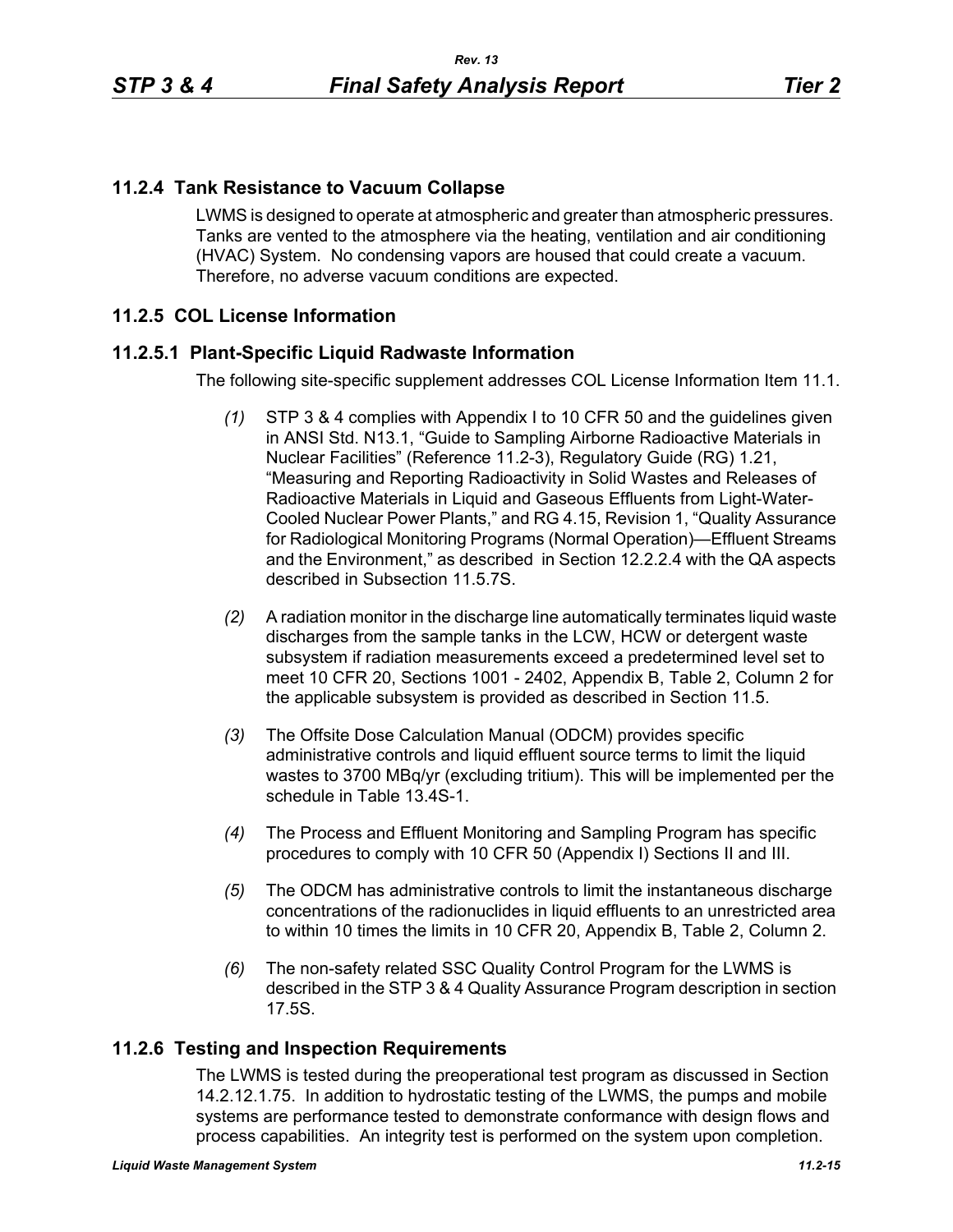Provisions are made for periodic inspection of major components to ensure capability and integrity of the systems. Display devices are provided to indicate parameters (such as tank levels and process radiation levels) required in routine testing and inspection.

## **11.2.7 Instrumentation Requirements**

The LWMS is operated and monitored from the Radwaste Building Control Room (RWBCR). Major system parameters, i.e., tank levels, process flow rates, filter and ion exchanger differential pressure, ion exchanger effluent conductivity, etc., are indicated and alarmed to provide operational information and performance assessment. A continuous radiation detector, as described in Section 11.5, is provided to monitor the discharge of radioactivity to the environment. Priority system alarms (such as tank levels and process radiation levels) are repeated in the main control room.

Requirements for sampling are set forth in Subsection 9.3.2.

### **11.2.8 References**

- 11.2-1 EPRI Technical Report 1013503, Program on Technology Innovation: Technical Support for GE Economic Simplified Boiling Water Reactor (ESBWR)-Radwaste System Design, Final Report, November 2006.
- 11.2-2 ANSI 55.6 –July 16, 1993, American National Standard for Liquid Radioactive Waste Processing System for Light Water Reactor Plants.
- 11.2-3 ANSI Std. N13.1, Guide to Sampling Airborne Radioactive Materials in Nuclear Facilities.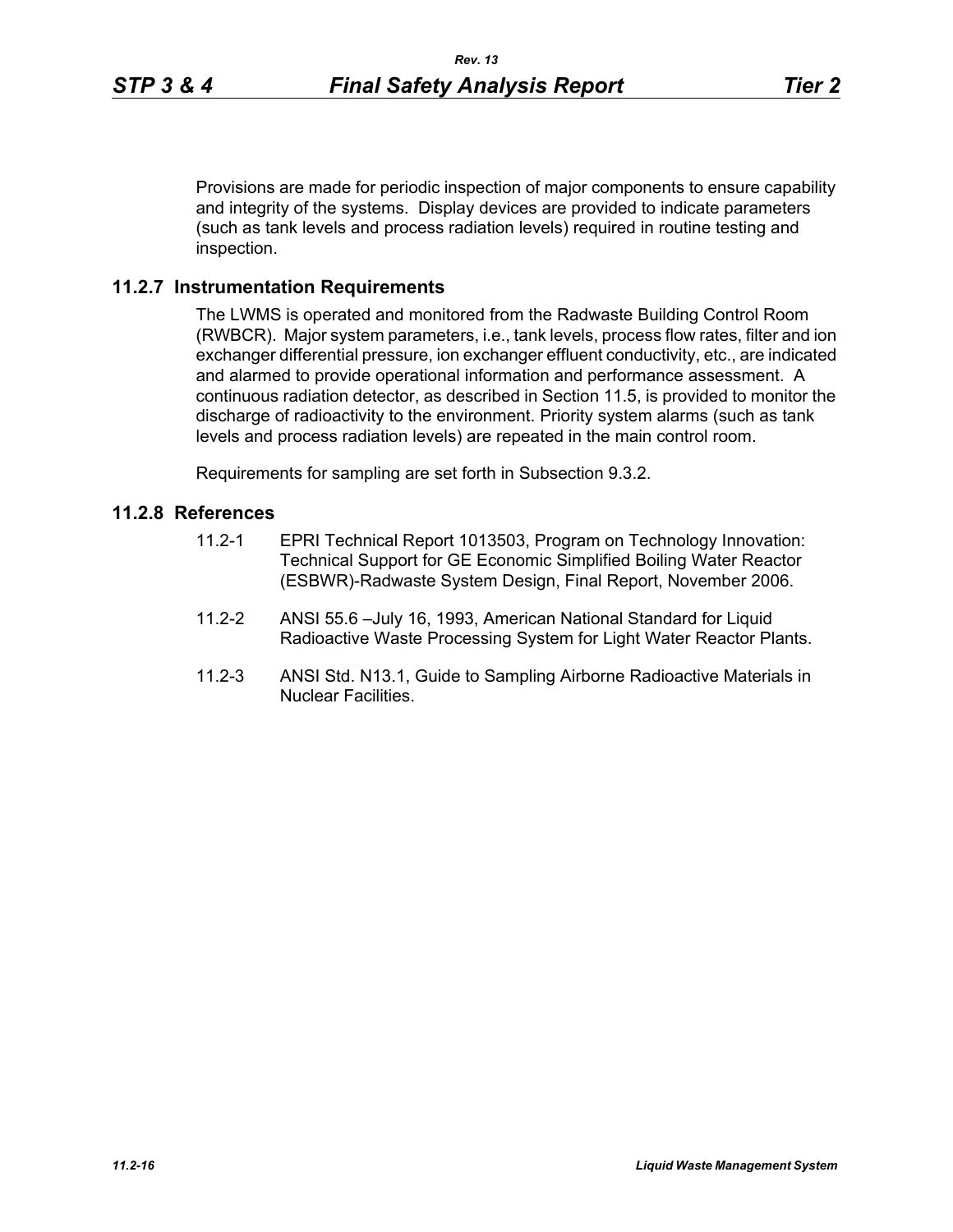|                       | Design and               |                          |                       | <b>Inspection and</b>    |
|-----------------------|--------------------------|--------------------------|-----------------------|--------------------------|
| Component             | <b>Construction</b>      | Materials <sup>1</sup>   | Welding               | <b>Testing</b>           |
| Pressure              | <b>ASME Code Section</b> | <b>ASME Code Section</b> | <b>ASME Code</b>      | <b>ASME Code Section</b> |
| Vessels and           | VIII, Div. 1 or Div. 2   | Ш                        | Section IX            | VIII, Div. 1 or Div.2    |
| Tanks                 |                          |                          |                       |                          |
| $($ >15 psig)         |                          |                          |                       |                          |
| Atmospheric           | <b>API 650</b>           | <b>ASME Code</b>         | <b>ASME Code</b>      | API 650                  |
| <b>Tanks</b>          |                          | Section II               | Section IX            |                          |
| $0-15$ psig           | API 620                  | <b>ASME Code Section</b> | <b>ASME Code</b>      | <b>API 620</b>           |
| <b>Tanks</b>          |                          | Ш                        | Section IX            |                          |
| Heat                  | TEMA STD, 8th            | <b>ASTM B359-98 or</b>   | <b>ASME Code</b>      | <b>ASME Code</b>         |
| Exchangers            | Edition; ASME            | <b>ASME Code Section</b> | Section IX            | Section VIII, Div. 1     |
|                       | Code BPVC Section        | Ш                        |                       | or Div. 2                |
|                       | VIII, Div. 1 or Div. 2   |                          |                       |                          |
| Piping and            | <b>ANSI/ASME</b>         | <b>ASME Code</b>         | <b>ASME Code</b>      | ANSI/ASME B31.3          |
| Valves                | B31.34,5                 | Section II <sup>6</sup>  | Section IX            |                          |
| Pumps                 | API 610; API 674;        | <b>ASTM A571-84</b>      | <b>ASME Code</b>      | ASME Code <sup>2</sup>   |
|                       | API 675; ASME            | (1997) or                | Section IX            | Section III, Class 3     |
|                       | Section VIII, Div.1 or   | <b>ASME Code Section</b> |                       |                          |
|                       | Div.2                    | Ш                        |                       |                          |
| Flexible              | <b>ANSI/ANS-40.37</b>    | <b>ANSI/ANS-40.37</b>    | <b>ANSI/ANS-40.37</b> | <b>ANSI/ANS-40.37</b>    |
| Hoses and             |                          |                          |                       |                          |
| Hose                  |                          |                          |                       |                          |
| Connections           |                          |                          |                       |                          |
| for MRWP <sup>3</sup> |                          |                          |                       |                          |

### **Table 11.2-1 Equipment Codes for Radwaste Equipment (from Table 1, RG 1.143, Rev. 2)**

- 1. Manufacturer's material certificates of compliance with material specifications may be provided in lieu of certified material test reports as discussed in Regulatory Position 1.1.2 of Regulatory Guide 1.143.
- 2. ASME Code stamp, material traceability, and the quality assurance criteria of ASME BPVC, Section III, Div.1, Article NCA are not required. Hence, these components are not classified as ASME Code Section III, Class 3.
- 3. Flexible hoses are used in conjunction with Mobile Radwaste Processing Systems (MRWP).
- 4. Class RW-IIa and RW-IIb Piping Systems are to be designed as category "M" systems.
- 5. Classes RW-IIa, RW-IIb and RW-IIc are discussed in Regulatory Position 5 of Regulatory Guide 1.143.
- 6. ASME BPVC Section II required for Pressure Retaining Components.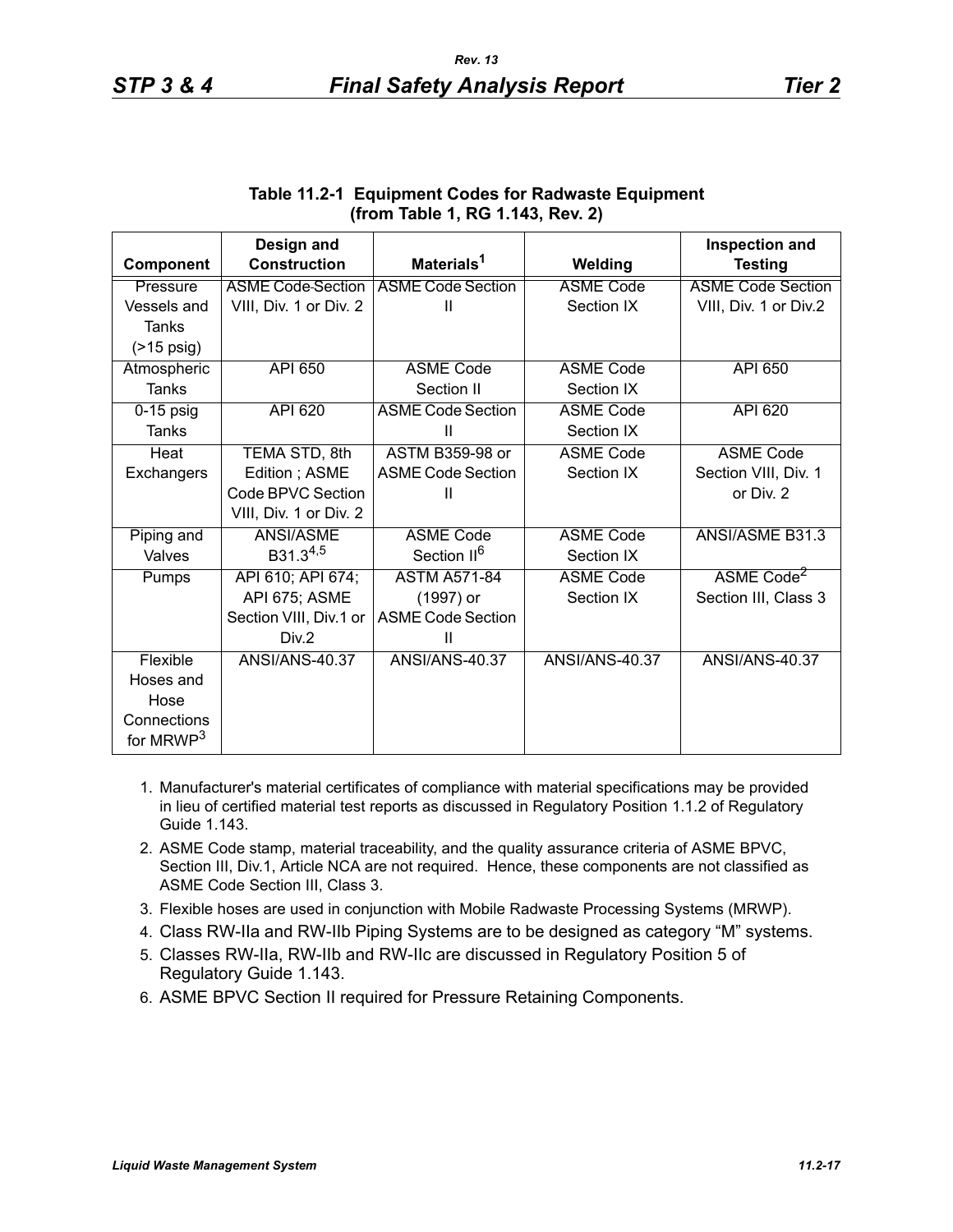| <b>System</b>               | <b>Design</b><br><b>Accident</b><br>Volume<br>Primary<br>Loop<br>Leakage<br>(m <sup>3</sup> )<br>(1 day<br>only) <sup>(a)(e)</sup> | <b>Refueling</b><br>/ Plant<br><b>Startup</b><br><b>Max</b><br>Influent<br>(m <sup>3</sup> )<br>$(1$ day<br>only) (a)(e) | <b>Normal</b><br>Influent<br>per<br>day <sup>(a)</sup><br>$\overline{m}^3$ | <b>Process</b><br>Rate <sup>(b)</sup><br>$(m^3/hr)$ | Max<br><b>Process</b><br>Capacity<br>(m <sup>3</sup> /yr) <sup>(c)(d)</sup><br>$(1$ day<br>only) | <b>Normal</b><br><b>Process</b><br>Capacity<br>(4hrs/day,<br>5days/wk)<br>$(m^3/yr)^{(c)(d)}$ | <b>Maximum</b><br><b>Fraction</b><br>of<br>Capacity<br><b>Utilized</b> | Normal<br><b>Fraction</b><br>$\mathsf{of}$<br>Capacit<br>v<br><b>Utilized</b> | <b>Storage</b><br>Holdup<br><b>Tank</b><br><b>Designation</b> | Capacit<br>$y$ <sub>(m<sup>3</sup>)<sup>(f)</sup></sub> | <b>Tank</b><br>Holdup<br>for Max<br>Influent<br>(days) <sup>(g</sup> | <b>Tank</b><br>Holdup<br>for<br><b>Normal</b><br>Influent<br>(days) <sup>(g</sup> | Redundan<br>t Process<br><b>System</b> |
|-----------------------------|------------------------------------------------------------------------------------------------------------------------------------|--------------------------------------------------------------------------------------------------------------------------|----------------------------------------------------------------------------|-----------------------------------------------------|--------------------------------------------------------------------------------------------------|-----------------------------------------------------------------------------------------------|------------------------------------------------------------------------|-------------------------------------------------------------------------------|---------------------------------------------------------------|---------------------------------------------------------|----------------------------------------------------------------------|-----------------------------------------------------------------------------------|----------------------------------------|
| <b>LCW</b>                  | 215                                                                                                                                | 615                                                                                                                      | 55                                                                         | 34                                                  | 652.8                                                                                            | $2.83E + 04$                                                                                  | 0.94                                                                   | 0.71                                                                          | <b>LCW</b><br>Collector<br>Tanks (4)                          | 560                                                     | 0.91                                                                 | 10.18                                                                             | <b>HCW</b>                             |
|                             |                                                                                                                                    |                                                                                                                          |                                                                            |                                                     |                                                                                                  |                                                                                               |                                                                        |                                                                               | <b>LCW</b> Sample<br>Tanks (2)                                | 280                                                     | 0.46                                                                 | 5.09                                                                              |                                        |
| <b>HCW</b>                  | 65                                                                                                                                 | 34<br>65<br>15                                                                                                           | 652.8                                                                      | $2.83E + 04$                                        | 0.10                                                                                             | 0.19                                                                                          | <b>HCM</b><br>Collector<br>Tanks (3)                                   | 420                                                                           | 6.46                                                          | 28.00                                                   | <b>LCW</b>                                                           |                                                                                   |                                        |
|                             |                                                                                                                                    |                                                                                                                          |                                                                            |                                                     |                                                                                                  |                                                                                               |                                                                        |                                                                               | <b>HCW</b><br>Sample<br>Tanks (2)                             | 280                                                     | 4.31                                                                 | 18.67                                                                             |                                        |
| <b>HSD</b>                  | N/A                                                                                                                                | 12                                                                                                                       | 4                                                                          | 34                                                  | 652.8                                                                                            | $2.83E + 04$                                                                                  | 0.02                                                                   | 0.05                                                                          | <b>HSD</b><br>Receiver<br>Tank                                | 30                                                      | 2.50                                                                 | 7.50                                                                              | <b>HCW</b>                             |
|                             |                                                                                                                                    |                                                                                                                          |                                                                            |                                                     |                                                                                                  |                                                                                               |                                                                        |                                                                               | <b>HSD</b> Sample<br>Tank                                     | 30                                                      | 2.50                                                                 | 7.50                                                                              |                                        |
| <b>CHEM</b><br><b>DRAIN</b> | N/A                                                                                                                                | $\overline{2}$                                                                                                           | $\overline{2}$                                                             | $\overline{4}$                                      | 192.0                                                                                            | $8.32E + 03$                                                                                  | 0.01                                                                   | 0.09                                                                          | Chem. Drain<br>Collection<br>Tank                             | $\overline{4}$                                          | 2.00                                                                 | 2.00                                                                              | HCW, HSD                               |

*11.2-18*

Liquid Waste Management System *Liquid Waste Management System* 

*Rev. 13*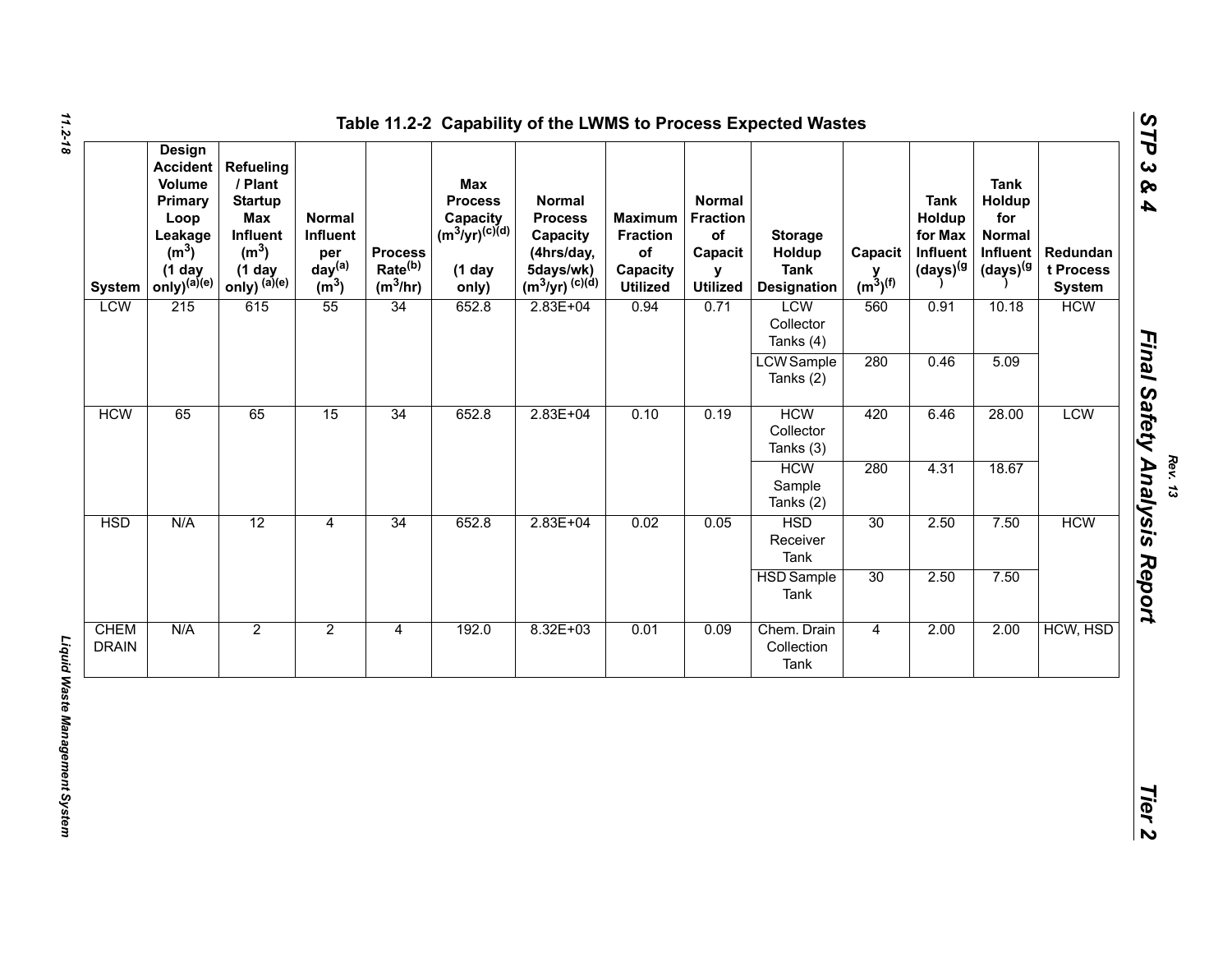- 
- 
- 
- 
- 
- 
- 

Notes:<br>
(a) ABWR DCD Table 11.2-2.<br>
(b) Process Rate - see Process Flow Diagram. Figure 11.2-1 Radwaste system PFD Sheets 1 of 2 and 2 of 2.<br>
(c) HCW and LCW mobile units include filters, reverse cornosis ion exchangers wi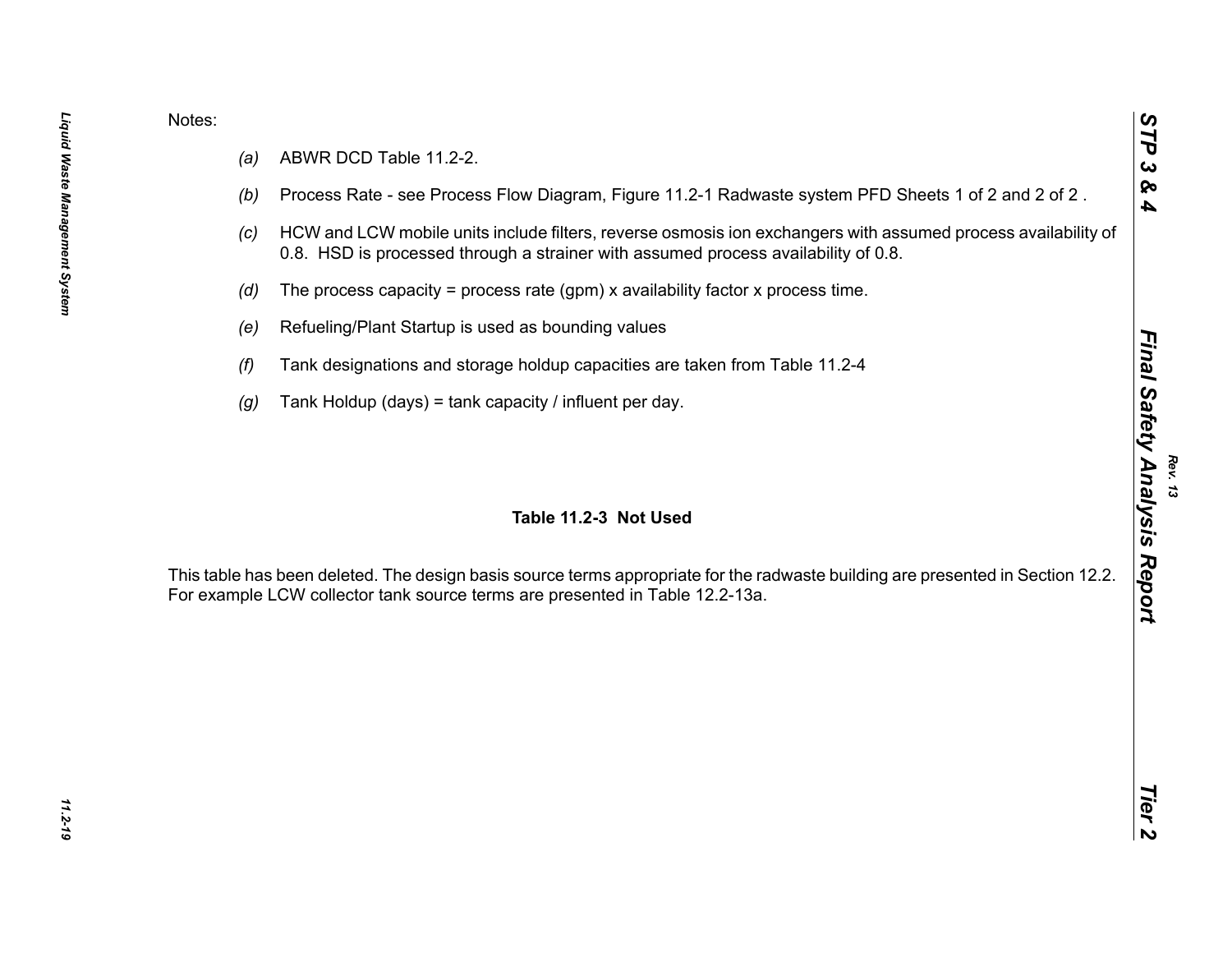| Quantity       | <b>Standards</b>    | <b>Type</b>              | <b>Nominal</b><br>Capacity<br>per tank<br>(m3) | <b>Design</b><br><b>Pressure</b><br>(kg/cm2) | <b>Design</b> | Normal<br>Operating<br><b>Pressure</b><br>(kg/cm2) | <b>Normal</b><br>Operating<br>Temp (°C) | <b>Material</b>        |
|----------------|---------------------|--------------------------|------------------------------------------------|----------------------------------------------|---------------|----------------------------------------------------|-----------------------------------------|------------------------|
|                |                     |                          |                                                |                                              |               |                                                    |                                         |                        |
| $\overline{3}$ | API-650/<br>API-620 | Cylindrical,<br>Vertical | 140                                            | atm                                          | 80            | atm                                                | 66                                      | SS                     |
| $\overline{2}$ | API-650/<br>API-620 | Cylindrical,<br>Vertical | 140                                            | atm                                          | 80            | atm                                                | 66                                      | $\overline{\text{SS}}$ |
| $\overline{4}$ | API-650/<br>API-620 | Cylindrical,<br>Vertical | 140                                            | atm                                          | 80            | atm                                                | 66                                      | $\overline{\text{SS}}$ |
| $\overline{2}$ | API-650/<br>API-620 | Cylindrical,<br>Vertical | 140                                            | atm                                          | 80            | atm                                                | 66                                      | $\overline{\text{SS}}$ |
| $\overline{1}$ | API-650/<br>API-620 | Cylindrical,<br>Vertical | 30                                             | atm                                          | 80            | atm                                                | 66                                      | $\overline{\text{SS}}$ |
| $\overline{1}$ | API-650/<br>API-620 | Cylindrical,<br>Vertical | 30                                             | atm                                          | 80            | atm                                                | 66                                      | $\overline{\text{SS}}$ |
| $\mathbf{1}$   | API-650/<br>API-620 | Cylindrical,<br>Vertical | $\overline{4}$                                 | atm                                          | 80            | atm                                                | 66                                      | $\overline{\text{SS}}$ |
|                |                     |                          |                                                |                                              |               |                                                    |                                         |                        |
|                |                     |                          |                                                |                                              |               |                                                    | Temp $(^{\circ}C)$                      |                        |

*11.2-20*

*Rev. 13*<br>Final Safety Analysis Report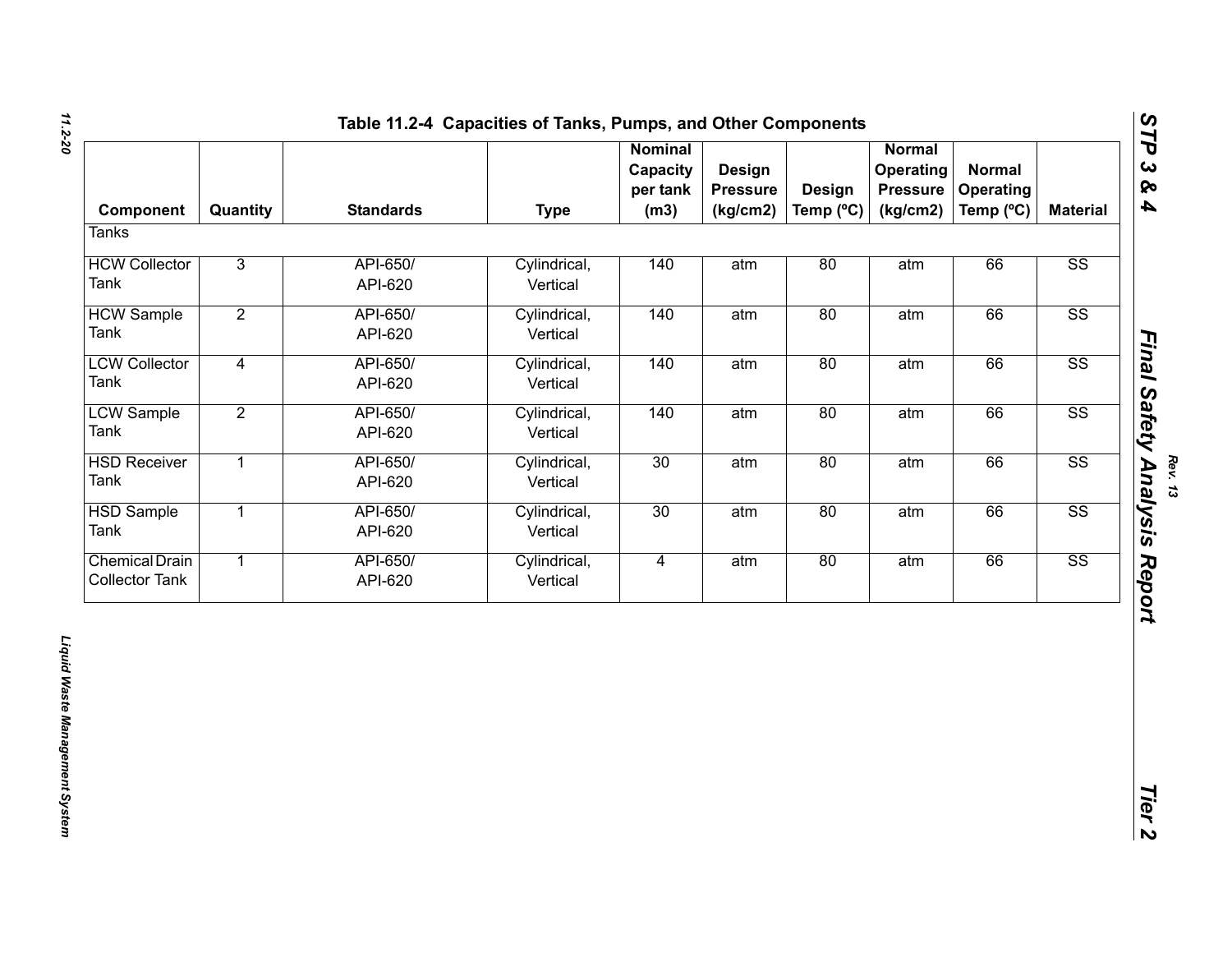| Component                                      | Quantity       | <b>Standards</b>                                                                 | <b>Type</b>                            | <b>Nominal</b><br>Capacity<br>per pump<br>$(m^3/hr)$ | <b>Design</b><br><b>Pressure</b><br>(kg/cm2) | Design<br>Temp (°C) | <b>Normal</b><br>Operating<br><b>Pressure</b><br>(kg/cm2) | <b>Normal</b><br>Operating<br>Temp (°C) | <b>Material</b>        |
|------------------------------------------------|----------------|----------------------------------------------------------------------------------|----------------------------------------|------------------------------------------------------|----------------------------------------------|---------------------|-----------------------------------------------------------|-----------------------------------------|------------------------|
| Pumps                                          |                |                                                                                  |                                        |                                                      |                                              |                     |                                                           |                                         |                        |
| <b>HCW Collector</b><br>Pump                   | $\overline{3}$ | API-610; API-674; API-675;<br>ASME Code Section VIII,<br>Div. 1 or Div. 2        | Centrifugal/<br><b>Mechanical Seal</b> | 68                                                   | 15                                           | 80                  | 10                                                        | 66                                      | $\overline{\text{SS}}$ |
| <b>HCW Sample</b><br>Pump                      | $\overline{2}$ | API-610; API-674; API-675;<br>ASME Code Section VIII,<br>Div. 1 or Div. 2        | Centrifugal/<br>Mechanical Seal        | 150                                                  | 15                                           | 80                  | 10                                                        | 66                                      | $\overline{\text{SS}}$ |
| <b>LCW Collector</b><br>Pump                   | 4              | API-610; API-674; API-675;<br>ASME Code Section VIII,<br>Div. 1 or Div. 2        | Centrifugal/<br><b>Mechanical Seal</b> | 68                                                   | 15                                           | 80                  | 10                                                        | 66                                      | $\overline{\text{SS}}$ |
| <b>LCW Sample</b><br>Pump                      | $\overline{2}$ | API-610; API-674; API-675;<br>ASME Code Section VIII,<br>Div. 1 or Div. 2        | Centrifugal/<br><b>Mechanical Seal</b> | 150                                                  | 15                                           | 80                  | 10                                                        | 66                                      | $\overline{\text{SS}}$ |
| <b>HSD Receiver</b><br>Pump                    | $\overline{2}$ | API-610; API-674; API-675;<br>ASME Code Section VIII,<br>Div. 1 or Div. 2        | Centrifugal/<br><b>Mechanical Seal</b> | 68                                                   | 15                                           | 80                  | 10                                                        | 66                                      | $\overline{\text{SS}}$ |
| <b>HSD Sample</b><br>Pump                      | $\overline{2}$ | API-610; API-674; API-675;<br><b>ASME Code Section VIII,</b><br>Div. 1 or Div. 2 | Centrifugal/<br><b>Mechanical Seal</b> | 80                                                   | 15                                           | 80                  | 10                                                        | 66                                      | $\overline{\text{SS}}$ |
| <b>Chemical Drain</b><br><b>Collector Pump</b> | $\overline{2}$ | API-610; API-674; API-675;<br>ASME Code Section VIII,<br>Div. 1 or Div. 2        | Centrifugal/<br><b>Mechanical Seal</b> | 10                                                   | 15                                           | 80                  | 10                                                        | 66                                      | $\overline{\text{SS}}$ |

*Rev. 13*

11.2-21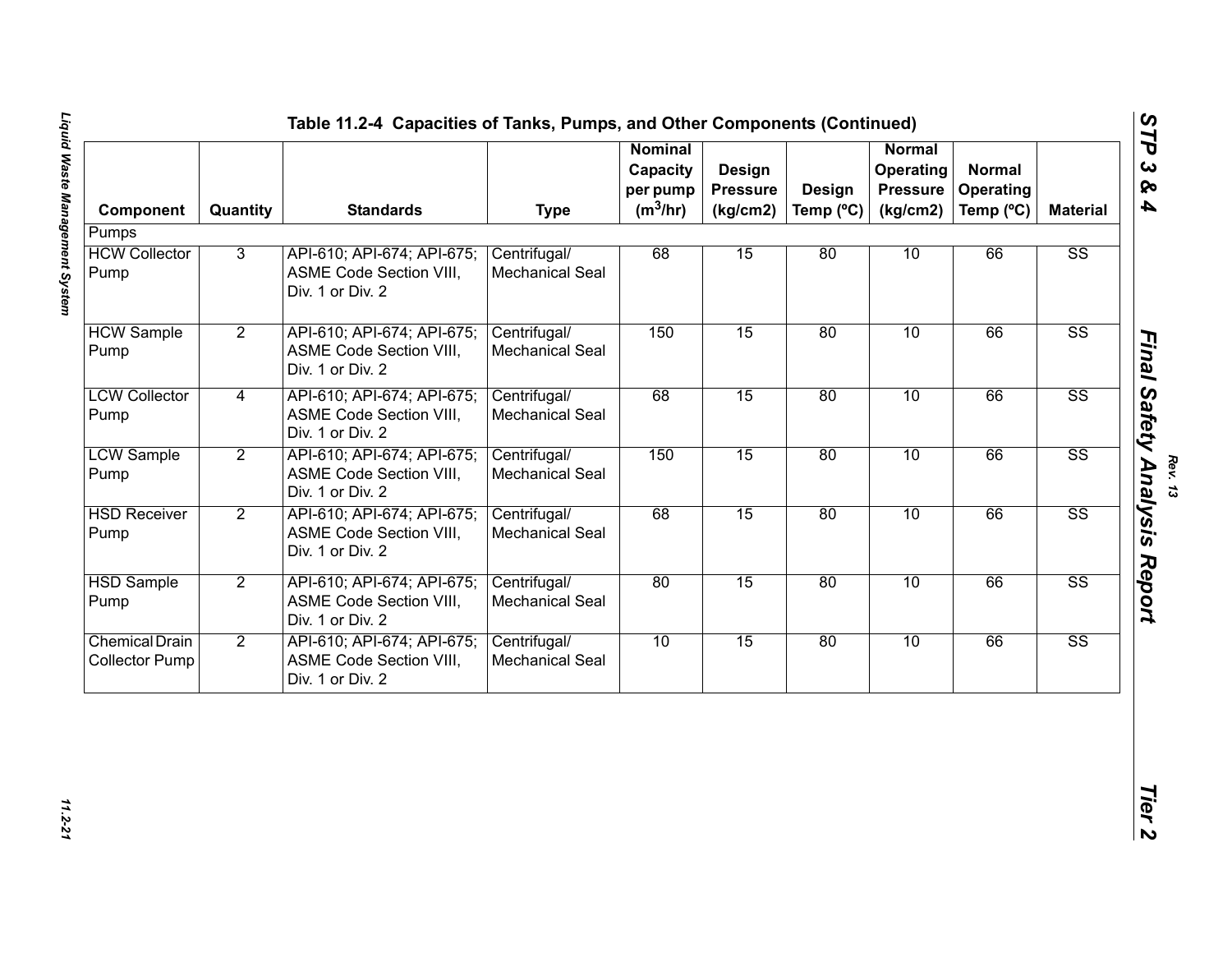| Component                                                                                                                | Quantity       | <b>Standards</b>                                                                                                                        | <b>Type</b>                    | <b>Nominal</b><br>Capacity<br>per unit<br>$(m^3/hr)$ | Design<br><b>Pressure</b><br>(kg/cm2) | Design<br>Temp (°C) | <b>Normal</b><br>Operating<br><b>Pressure</b><br>(kg/cm2) | <b>Normal</b><br>Operating<br>Temp (°C) | <b>Material</b>        |
|--------------------------------------------------------------------------------------------------------------------------|----------------|-----------------------------------------------------------------------------------------------------------------------------------------|--------------------------------|------------------------------------------------------|---------------------------------------|---------------------|-----------------------------------------------------------|-----------------------------------------|------------------------|
| <b>LWMS Mobile System for LCW Processing</b>                                                                             |                |                                                                                                                                         |                                |                                                      |                                       |                     |                                                           |                                         |                        |
| <b>LCW Filter</b>                                                                                                        |                | API-620, ASME Code<br>BPVC Div. 1 or Div 2 <sup>b</sup>                                                                                 | <b>Charcoal Filter</b>         | 34                                                   | 15                                    | 80                  | 10                                                        | 66                                      | SS <sup>c</sup>        |
| <b>LCW Filter</b>                                                                                                        |                | API-620, ASME Code<br>BPVC Div. 1 or Div 2 <sup>b</sup>                                                                                 | <b>Membrane Filter</b>         | 34                                                   | 15                                    | 80                  | 10                                                        | 66                                      | SS <sup>c</sup>        |
| <b>LCW Reverse</b><br>Osmosis Unit                                                                                       |                | API-620, ASME Code<br>BPVC Div. 1 or Div 2 <sup>b</sup>                                                                                 | 2 Pass Reverse<br>Osmosis Unit | 34                                                   | variable                              | 80                  | variable                                                  | 66                                      | SS <sup>c</sup>        |
| <b>LCW</b><br>Demineralizer                                                                                              | $\overline{2}$ | API-620, ASME Code<br>BPVC Div. 1 or Div 2 <sup>b</sup>                                                                                 | <b>Mixed Bed Type</b>          | 34                                                   | 15                                    | 80                  | 10                                                        | 66                                      | SS <sup>c</sup>        |
| <b>LWMS Mobile System for HCW Processing</b>                                                                             |                |                                                                                                                                         |                                |                                                      |                                       |                     |                                                           |                                         |                        |
| <b>HCW Filter</b>                                                                                                        | 1              | API-620, ASME Code<br>BPVC Div. 1 or Div 2 <sup>b</sup>                                                                                 | <b>Charcoal Filter</b>         | 34                                                   | 15                                    | 80                  | 10                                                        | 66                                      | SS <sup>c</sup>        |
| <b>HCW Filter</b>                                                                                                        | 1              | API-620, ASME Code<br>BPVC Div. 1 or Div 2 <sup>b</sup>                                                                                 | <b>Membrane Filter</b>         | 34                                                   | 15                                    | 80                  | 10                                                        | 66                                      | $SS^a$                 |
| <b>HCW Reverse</b><br>Osmosis Unit                                                                                       | 1              | API-620, ASME Code<br>BPVC Div. 1 or Div 2 <sup>b</sup>                                                                                 | 2 Pass Reverse<br>Osmosis Unit | 34                                                   | variable                              | 80                  | variable                                                  | 66                                      | SS <sup>c</sup>        |
| <b>HCW</b><br>Demineralizer                                                                                              | $\overline{2}$ | API-620, ASME Code<br>BPVC Div. 1 or Div 2 <sup>b</sup>                                                                                 | <b>Mixed Bed Type</b>          | 34                                                   | 15                                    | 80                  | 10                                                        | 66                                      | SS <sup>c</sup>        |
| <b>Strainers</b>                                                                                                         |                |                                                                                                                                         |                                |                                                      |                                       |                     |                                                           |                                         |                        |
| <b>HSD Strainer</b>                                                                                                      | $\overline{2}$ | ANSI/ASME B31.1 (same<br>as piping)                                                                                                     | <b>Inline Strainers</b>        | 34                                                   | 15                                    | 80                  | 10                                                        | 66                                      | $\overline{\text{SS}}$ |
| Notes:<br>(a) Nominal capacity refers to the batch capacity<br>For vessel design<br>(b)<br>Vessel material<br>(c)<br>(d) |                | When processing through the LWMS Mobile Units and HSD strainers, the remainder of the flow is recycled to the subsystem collector tank. |                                |                                                      |                                       |                     |                                                           |                                         |                        |

# Liquid Waste Management System

*Liquid Waste Management System* 

*Rev. 13*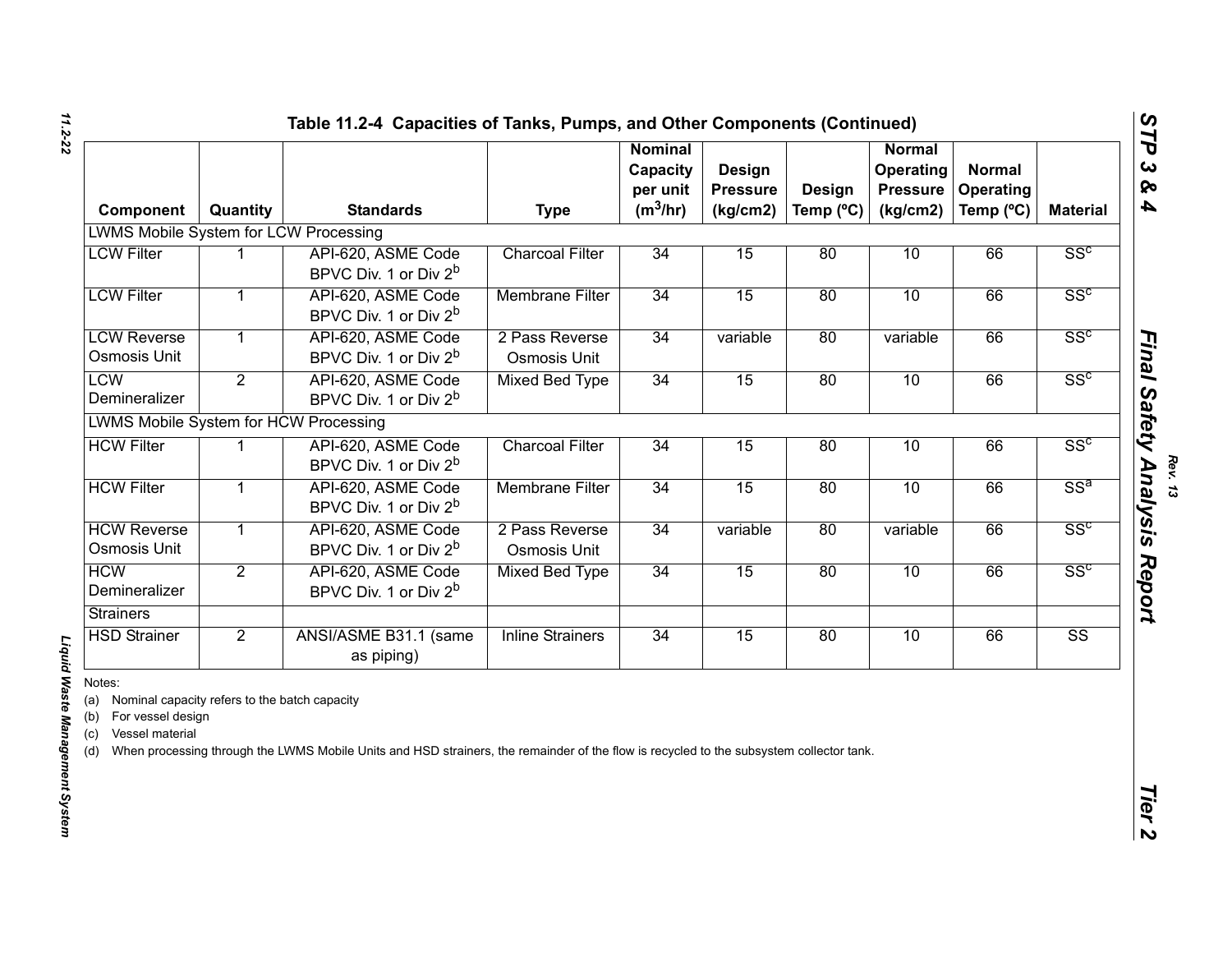| Subsystems*                                                               | <b>Filter</b> | <b>Reverse Osmosis</b> | Ion-Exchanger | <b>Total DF</b> |
|---------------------------------------------------------------------------|---------------|------------------------|---------------|-----------------|
| Equipment (low conductivity)                                              |               |                        |               |                 |
| Drain Subsystem:                                                          |               |                        |               |                 |
| Halogens                                                                  | 1             | $10*$                  | $100(10)$ **  | 10,000          |
| Cs, Rb                                                                    | 1             | $10*$                  | $10(10)$ **   | 1,000           |
| Other nuclides                                                            | 1             | $10*$                  | $100(10)$ **  | 10,000          |
| Floor (high conductivity)                                                 |               |                        |               |                 |
| Drain Subsystem:                                                          |               |                        |               |                 |
| Halogens                                                                  | 1             | $10*$                  | $100(10)*$    | 10,000          |
| Cs, Rb                                                                    | 1             | $10*$                  | $2(10)*$      | 200             |
| Other nuclides                                                            | 1             | $10*$                  | $100(10)$ **  | 10,000          |
| A DF of 1 is used for tritium.                                            |               |                        |               |                 |
| Chemical Drain Subsystem:                                                 |               |                        |               |                 |
| Chemical drain is processed in high conductivity drain subsystem.         |               |                        |               |                 |
| Detergent Drain Subsystem:                                                |               |                        |               |                 |
| A DF of 1 is used for the detergent drain strainer for all radionuclides. |               |                        |               |                 |

**Table 11.2-5 Decontamination Factors\***

\* Radwaste processing equipment is designed to meet or exceed these decontamination factors.

\*\* From ANSI 55.6 –1993, July 16, 1993, American National Standard for Liquid Radioactive Waste Processing System for Light Water Reactor Plants, (Reference 11.2-4), Table 8, Decontamination Factors. For two ion exchangers in series, the DF for the second unit is given in parentheses.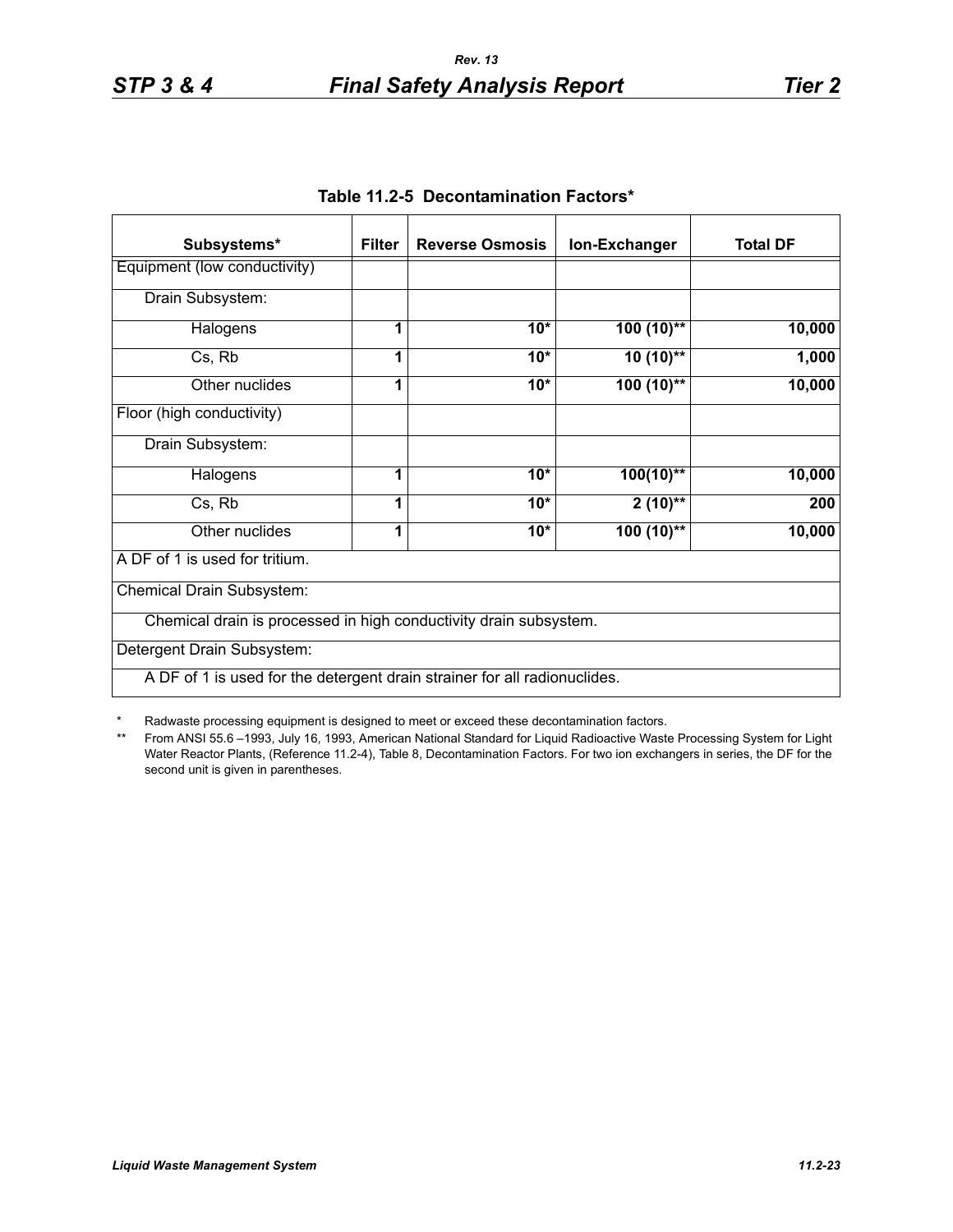| <b>Waste Generation Source</b>        |                                          |                            |                             | Normal              | Design Accident Volume in m <sup>3</sup> on Maximum Day               |                 |                                   |
|---------------------------------------|------------------------------------------|----------------------------|-----------------------------|---------------------|-----------------------------------------------------------------------|-----------------|-----------------------------------|
|                                       | <b>Batch Volume</b><br>(m <sup>3</sup> ) | <b>Normal</b><br>Frequency | <b>Maximum</b><br>Frequency | Volume<br>$(m^3/d)$ | <b>Volume Primary</b><br>Loop Leakage (m <sup>3</sup> ) Plant Startup |                 | Refueling<br><b>Water Cleanup</b> |
| <b>Low Conductivity Wastes</b>        |                                          |                            |                             |                     |                                                                       |                 |                                   |
| <b>DW Equipment Drain</b>             | $\blacksquare$                           | $\blacksquare$             | $\mathbf{r}$                | 10                  | 110                                                                   | 10              | 10                                |
| <b>R/B Equipment Drain</b>            |                                          |                            |                             | 15                  | 15                                                                    | 15              | 15                                |
| <b>T/B Equipment Drain</b>            | $\sim$                                   | $\sim$                     | $\sim$                      | 15                  | 15                                                                    | 15              | 15                                |
| <b>RW/B Equipment Drain</b>           | $\sim$                                   | $\sim$                     | $\sim$                      | $\overline{5}$      | $\overline{5}$                                                        | $\overline{5}$  | $\overline{5}$                    |
| <b>Upper Pool Drain</b>               | $\blacksquare$                           | $\blacksquare$             | $\blacksquare$              | $\Delta$            | $\mathbf{r}$                                                          | $\mathbf{r}$    | 500                               |
| <b>CUW Backwash Receiving</b><br>Tank | 35                                       | 1/20                       | 1                           |                     | 35                                                                    | 35              | 35                                |
| CF Backwash Receiving Tank            | 35                                       | 3/34                       | $\overline{3}$              |                     | 35                                                                    | 35              | 35                                |
| <b>Others</b>                         | $\blacksquare$                           | $\blacksquare$             | $\blacksquare$              | 10                  |                                                                       | $\overline{20}$ |                                   |
| Total                                 | $\sim$                                   | $\blacksquare$             | $\sim$                      | 55                  | 215                                                                   | 135             | 615                               |
| <b>High-Conductivity Wastes</b>       |                                          |                            |                             |                     |                                                                       |                 |                                   |
| <b>Floor Drain</b>                    |                                          |                            |                             |                     |                                                                       |                 |                                   |
| R/B Floor Drain                       | $\blacksquare$                           | $\blacksquare$             | $\overline{\phantom{a}}$    | 5                   | 55                                                                    | 5               | 5                                 |
| <b>T/B Floor Drain</b>                | $\overline{a}$                           | $\blacksquare$             | $\overline{a}$              | $\overline{5}$      | 5                                                                     | $\overline{5}$  | $\overline{5}$                    |
| <b>RW/B Floor Drain</b>               | $\blacksquare$                           | $\overline{\phantom{a}}$   | $\blacksquare$              | 3                   | 3                                                                     | 3               | 3                                 |
| <b>Equipment Displacement</b>         | $\blacksquare$                           | $\blacksquare$             | $\overline{a}$              |                     |                                                                       |                 | 50                                |
| Subtotal                              | $\blacksquare$                           | $\blacksquare$             | $\overline{a}$              | $\overline{13}$     | 63                                                                    | $\overline{13}$ | 63                                |
| <b>Chemical Drain Wastes</b>          |                                          |                            |                             |                     |                                                                       |                 |                                   |
| <b>Hot Laboratory Chemical</b>        | $\overline{a}$                           | $\sim$                     | $\overline{a}$              | $\overline{2}$      | $\overline{2}$                                                        | $\overline{2}$  | $\overline{2}$                    |
| Drain                                 |                                          |                            |                             |                     |                                                                       |                 |                                   |
| Total                                 | $\overline{a}$                           | $\blacksquare$             | $\overline{a}$              | $\overline{15}$     | 65                                                                    | 15              | 65                                |
| Detergent Wastes                      |                                          |                            |                             |                     |                                                                       |                 |                                   |
| <b>Hot Shower Drain</b>               | $\blacksquare$                           | $\blacksquare$             | $\blacksquare$              | 3                   | $\blacksquare$                                                        | $\overline{8}$  |                                   |
| <b>Laundry Drain</b>                  | $\blacksquare$                           | $\blacksquare$             | $\blacksquare$              | $\mathbf{1}$        | $\blacksquare$                                                        | 4               |                                   |
| Total                                 | $\blacksquare$                           | $\blacksquare$             | $\blacksquare$              | $\overline{4}$      | $\blacksquare$                                                        | 12              |                                   |